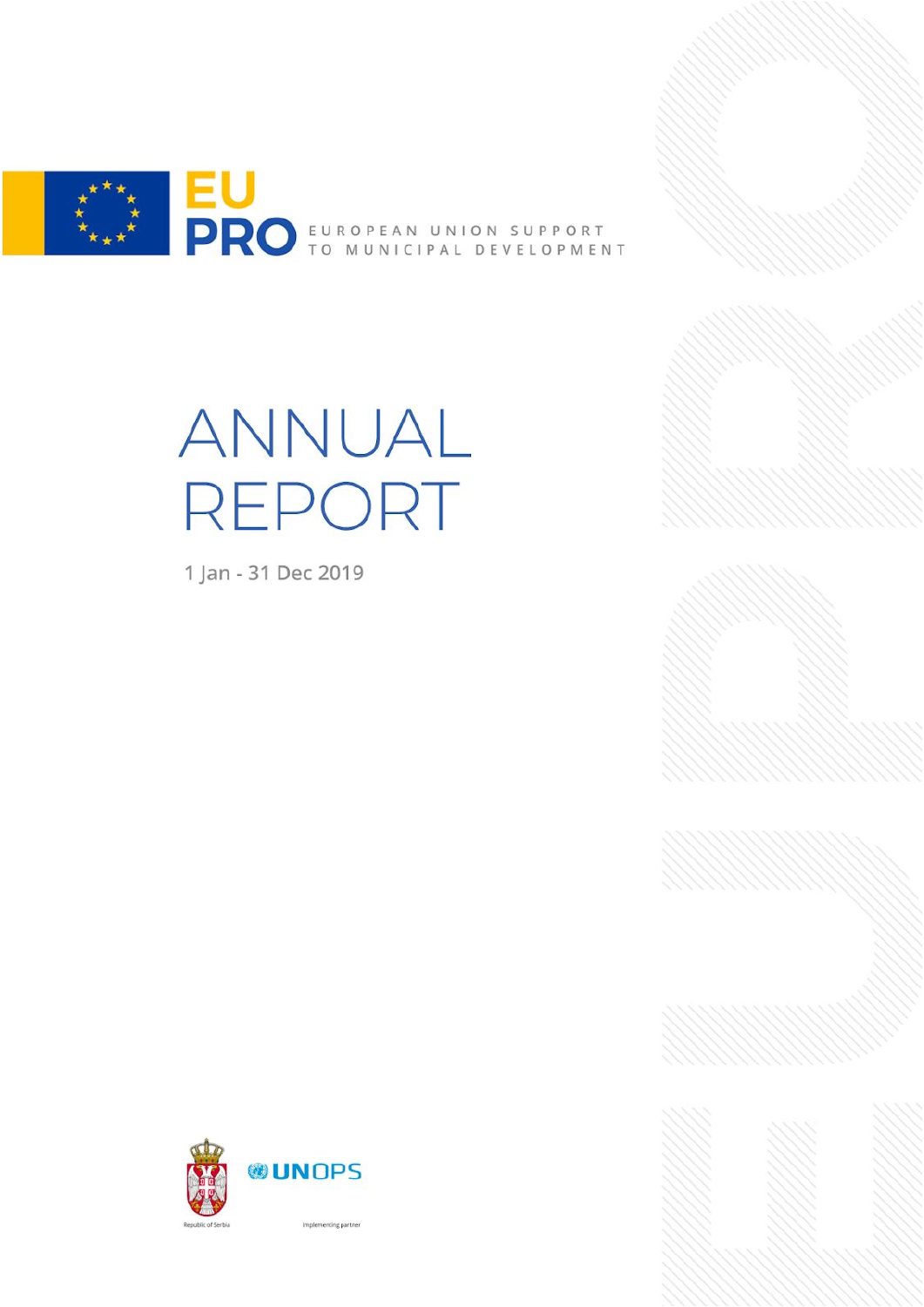

ANNUAL REPORT page | 1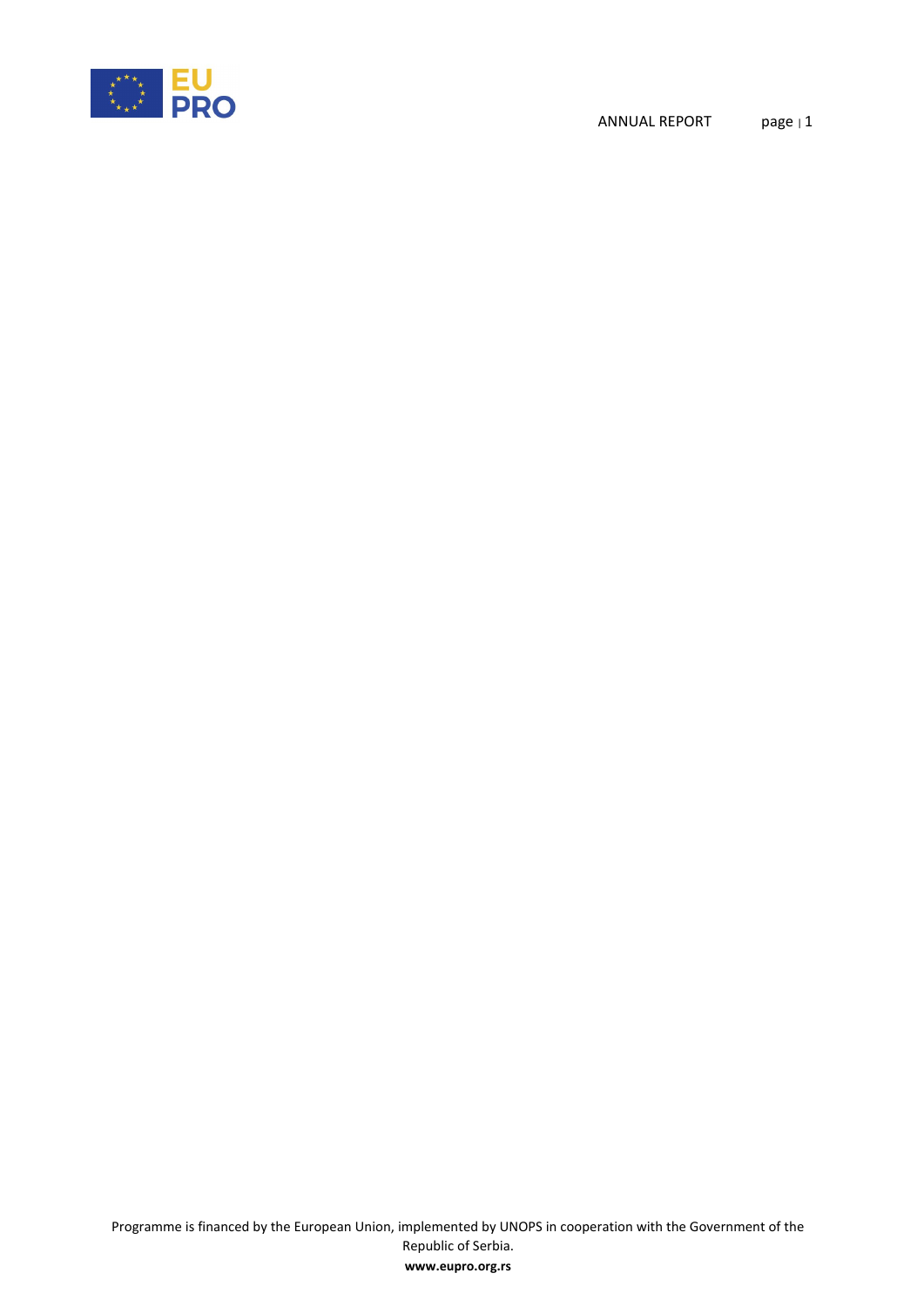

| <b>Overall objective:</b>    | To contribute to a more balanced socio-economic development<br>in Serbia                                                                                                                                         |  |
|------------------------------|------------------------------------------------------------------------------------------------------------------------------------------------------------------------------------------------------------------|--|
| <b>Purpose:</b>              | To enhance competitiveness and social cohesion of the less<br>developed areas by better market positioning and more<br>competitive SMEs and developing/improving business enabling<br>and social infrastructure. |  |
| <b>Budget:</b>               | 25 million Euros                                                                                                                                                                                                 |  |
| <b>Start date:</b>           | 1 January 2018                                                                                                                                                                                                   |  |
| <b>Programme area:</b>       | The Regions of Šumadija and Western Serbia and the Southern<br>and Eastern Serbia                                                                                                                                |  |
| <b>Donor:</b>                | The European Union                                                                                                                                                                                               |  |
| <b>Implementing partner:</b> | United Nations Office for Project Services (UNOPS)                                                                                                                                                               |  |
| <b>Report date:</b>          | 11 February 2020                                                                                                                                                                                                 |  |
| <b>Period covered:</b>       | 1 January - 31 December 2019                                                                                                                                                                                     |  |
| <b>Prepared by:</b>          | <b>UNOPS</b>                                                                                                                                                                                                     |  |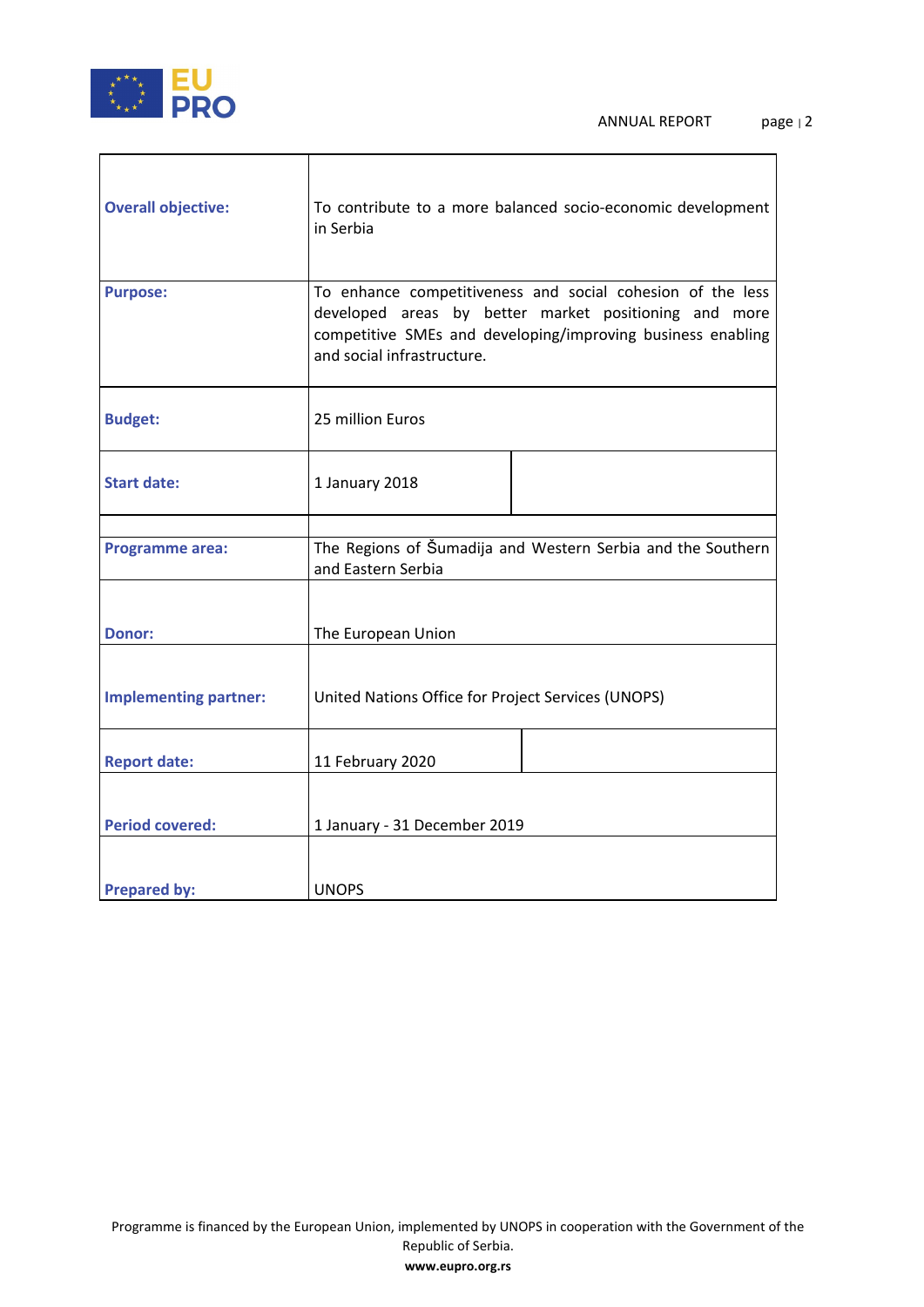

# <span id="page-3-0"></span>**Acronyms**

| <b>AoR</b>      | Area of Responsibility                                  |
|-----------------|---------------------------------------------------------|
| <b>BSO</b>      | <b>Business Support Organisation</b>                    |
| CB              | Coordination Body for Preševo, Bujanovac, and Medveda   |
| <b>CFP</b>      | Call for Proposals                                      |
| <b>CIF</b>      | Citizens' Involvement Fund                              |
| <b>CSO</b>      | Civil Society Organisation                              |
| <b>DEU</b>      | Delegation of the European Union                        |
| <b>DAS</b>      | Development Agency of Serbia                            |
| <b>DOA</b>      | Description of Action                                   |
| EU              | <b>European Union</b>                                   |
| <b>FIDIC</b>    | The International Federation of Consulting Engineers    |
| GIS             | Geographic Information System                           |
| <b>GEM</b>      | <b>Gender Equality Mechanism</b>                        |
| GG              | <b>Good Governance</b>                                  |
| ΗR              | Human Rights                                            |
| <b>LSG</b>      | Local Self-Government                                   |
| <b>MCTI</b>     | Ministry of Construction, Transport, and Infrastructure |
| <b>ME</b>       | Ministry of Economy                                     |
| <b>MEI</b>      | Ministry of European Integration                        |
| <b>MSE</b>      | Micro and Small Size Enterprises                        |
| <b>MSP</b>      | <b>Managing Successful Programmes</b>                   |
| <b>NGO</b>      | Non-governmental Organisation                           |
| <b>NMC</b>      | <b>National Minority Council</b>                        |
| <b>OHCHR</b>    | Office of the High Commissioner of Human Rights         |
| <b>OSCE</b>     | Organisation for Security and Cooperation in Europe     |
| <b>OSS</b>      | One Stop Shop                                           |
| PPF5            | <b>Project Preparation Facility 5</b>                   |
| <b>PRINCE 2</b> | Projects IN Controlled Environments                     |
| <b>PSC</b>      | <b>Programme Steering Committee</b>                     |
| <b>RDA</b>      | Regional Development Agency                             |
| <b>RFP</b>      | <b>Request for Proposals</b>                            |
| <b>RSOC</b>     | Serbia Operations Centre                                |
| <b>SCTM</b>     | Standing Conference of Towns and Municipalities         |
| <b>SDC</b>      | Swiss Agency for Development and Cooperation            |
| <b>SME</b>      | Small and Medium Sized Enterprises                      |
| <b>PIMO</b>     | <b>Public Investment Management Office</b>              |
| <b>SIPRU</b>    | Social Inclusion and Poverty Reduction Unit             |
| <b>SME</b>      | <b>Small and Medium Enterprise</b>                      |
| <b>TOR</b>      | <b>Terms of Reference</b>                               |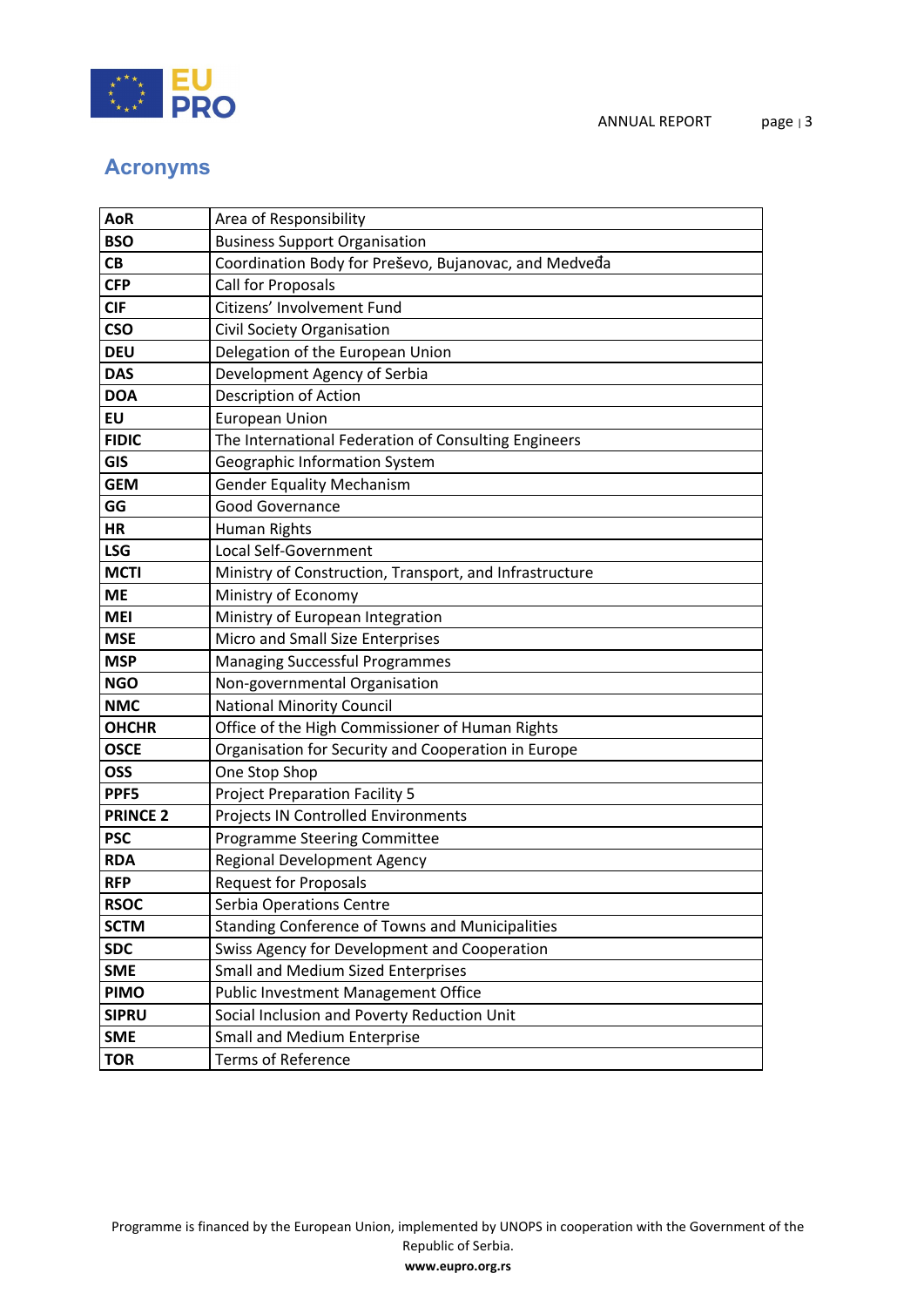

# <span id="page-4-0"></span>**Executive Summary**

For the European Union Support to Municipal Development – EU PRO Programme, the second year marked a period of intensive implementation of activities, and strong progress towards achieving objectives. With conclusion of results of the three public calls initiated in 2018 and conduct of the Call for Business Support Organisations in 2019, the Programme awarded 167 projects, bringing the total number of projects to 246. During the year, 30 projects are finalised, and over one-hundred more are expected to be finalised in the first quarter of 2020. Financial delivery followed the implementation intensity, with 16,110,422 Euros or 64% of the total Programme budget disbursed.

The Programme also increased variety of beneficiaries in 2019, with 96 out of the 246 projects implemented through a grant modality being managed by local governments, 106 by enterprises and entrepreneurs and 42 by civil society organisations, regional development agencies and science and technology parks. Geographical coverage of the Programme is fair, with EU PRO projects being implemented in 74 out of the 99 municipalities. Activities managed by local administrations are implemented in 64 local governments, with 56 being the lead and an additional eight as partners.

Implemented activities also made tangible results for the local communities. Over 52,000 people are benefiting from the improved conditions in schools, kindergartens, sports and cultural institutions and improved living conditions through development of communal infrastructure as a result of the local infrastructure projects implemented in 37 municipalities. With support of the Swiss PRO Programme, good governance principles are embedded in relevant policies governing supported facilities thus ensuring sustainability of results. Moreover, 7,676 people have benefited from the corporate-social responsibility interventions implemented by 72 supported enterprises while social cohesion activities are expected to reach at least 3,000 more inhabitants.

In 2019, support to enterprises resulted in the creation of 227 new jobs in 93 beneficiary enterprises, out of which 108 or 47.6% are women. The social impact created through the beneficiary enterprises goes well beyond job creation - almost half of the supported enterprises are owned by youth or women (26 and 29 respectively), 60 enterprises (or 56%) have production facilities in rural areas and 25 (or 24%) are registered in municipalities with the lowest development levels, thus creating the impact in the areas with the greatest needs. Progress of supported enterprises is confirmed by an increase in export by 25% in the year 2019 compared to 2018.

Moreover, the twenty projects approved as a result of the Public Call for Proposals for Business Support Organisations are expected to enhance competitiveness and sustainability of at least 489 small and medium sized enterprises and entrepreneurs through a variety of interventions along with enhancement of capacities of the 26 BSOs implementing the projects.

Activities related to enabling the business environment, primarily through the economic infrastructure projects, already contributed to investments. Complementing efforts of the national and local governments, the Programme contributed to industry investments of over 12 million Euros in Svilajnac, Paraćin and Šabac. Equally important, improved working conditions in existing industrial zones in Priboj and Kragujevac provided benefits for employees and employers but also contributed to the creation of at least 200 new jobs. Likewise, as the planning basis for issuing location terms are created with development of detailed regulation plans, the activity also contributed to facilitation of public investments in Užice and enhanced definition of industrial zones in Rača and Merošina, along with strengthened approach to the development of tourist recreational areas in Velika Plana.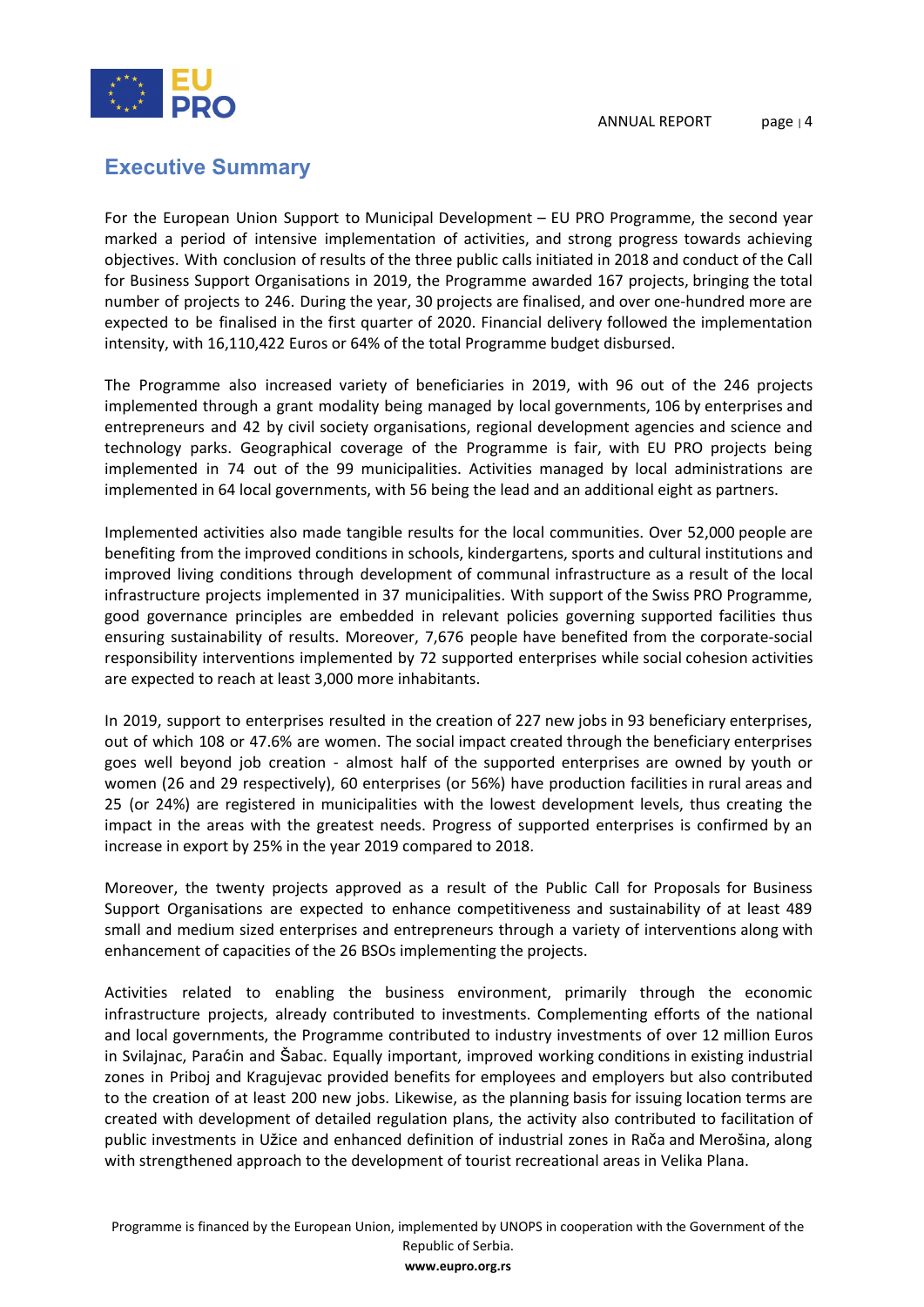

Projects relating to Geographic Information Systems will strengthen conditions for economic and social development by improving availability of data. In addition, the prospects for realisation of the economic infrastructure projects in twelve beneficiary local governments are increasing with the Programme assistance to development of technical documentation.

In the effort to foster social cohesion in the multi-ethnic regions, by improving socio-economic position of the most excluded citizens and through better integration of the national minorities, the Programme initiated 21 projects and the first positive developments are recorded. In Vranje, a social enterprise for provision of textile printing services was established and successfully started the business, aiming to support socio-economic empowerment of people with disabilities in a self-sustainable manner. Additional social cohesion intervention for better integration of 750 Albanian youngsters from Bujanovac and Preševo by enhancing their knowledge of Serbian language showed initial advancement in the language understanding among 85% of the beneficiaries with the completion of the first phase of the project implementation.

Throughout the year, the Programme ensured coordination of activities with the relevant stakeholders. Extensive consultations with the national stakeholders in development and implementation of the calls were conducted, along with direct support of the relevant ministries and Development Agency of Serbia in the work of the grant evaluation committees.

The communication activities accompanied implementation of the Programme. Thirty one press releases and nine media announcements were issued generating 2,005 media reports of which 822 or 41% were in the national media, while 1,183 or 59% were issued in regional and local forums. Additionally, eight media interviews were organised, out of which four were broadcasted on national TV and radio stations. The EU PRO website, has been visited over 100,000 times by more than 60,000 unique visitors. Accordingly, by far the most visited page on the Programme website was the page dedicated to Public Calls that received 21,647 visitors. In 2019 the Programme Facebook and Twitter accounts followership has grown by 62% and 16.5% increase respectively. In total twelve events and high level visits took place of which four were attended by DEU and MEI representatives over the course of 2019. This includes six high level events hosting over 500 Programme stakeholders and beneficiaries and six high level field visits across the EU PRO Area of Responsibility.

The Programme was exposed to significant risks in 2019. Poor quality of technical documentation for local infrastructure projects jeopardised implementation dynamics, however with close monitoring the challenges have been surpassed. Reducing risks of failure or misuse of funds was particularly important for assistance to enterprises, and this has been managed with a strict evaluation and monitoring process, resulting in justifiable lower passing rate for projects proposed for funding and also discontinued implementation of 12 awarded projects. Exceptional response to the second Call for enterprises with 551 applications will likely enable the Programme to exceed the set target of 150 supported enterprises. However, it will also significantly increase the workload and burden of the team. Finally, local elections announced for April 2020 could slow down progress of some activities due to campaign and post-election vacuum. In response to these two risks, the Programme will consider limited no cost time extension.

This Report provides review of progress and performance, update on management and coordination issues, review of assumptions and risks, quality and sustainability considerations, insight into the key outputs for the next reporting period, and lessons learned. A number of annexes give the readers opportunity to get in depth knowledge of some specific actions taken by the Programme.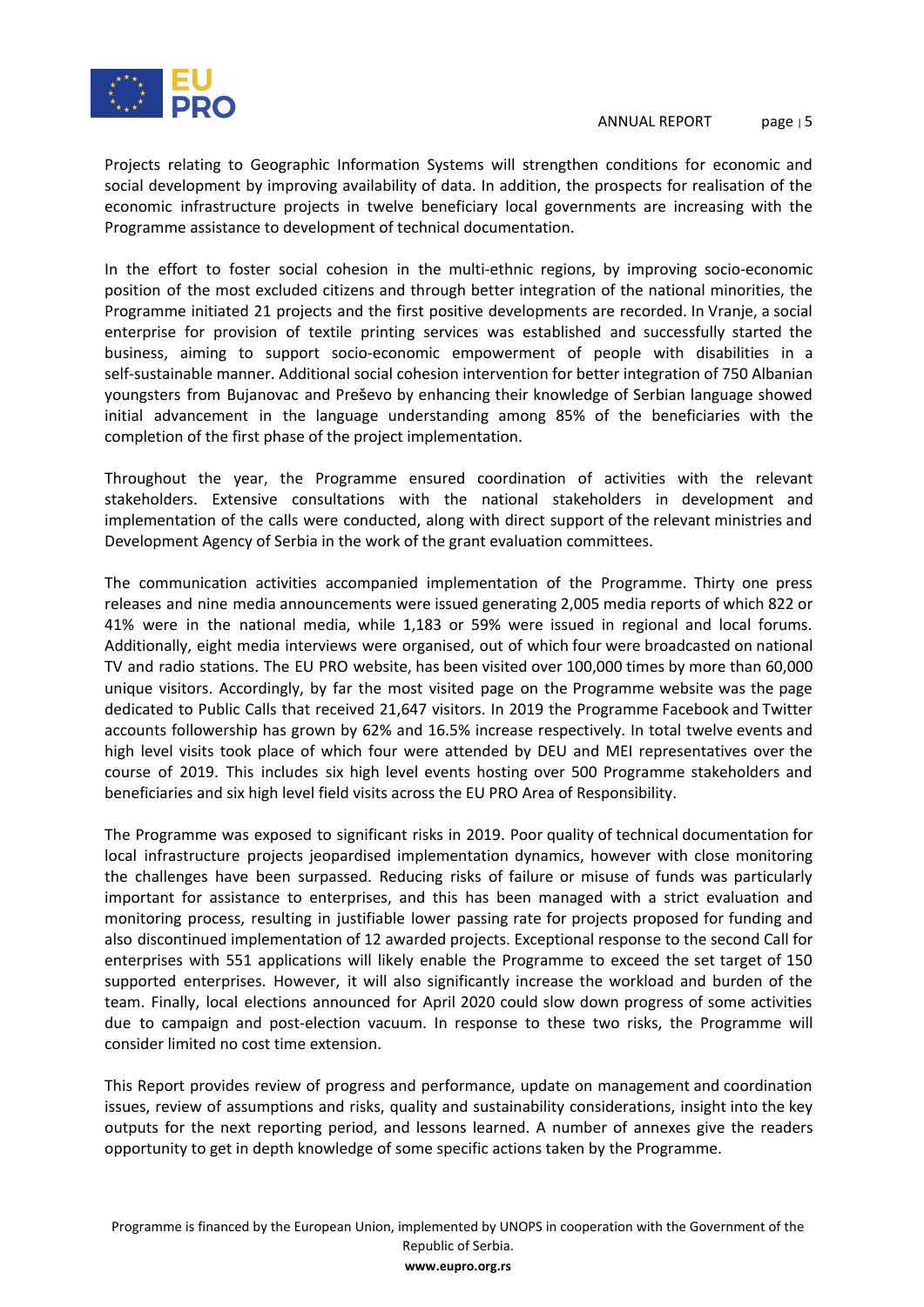

# **Table of Contents**

| <b>Acronyms</b>                              | $\overline{2}$ |
|----------------------------------------------|----------------|
| <b>Executive Summary</b>                     | 3              |
| <b>Review of progress and performance</b>    | 6              |
| <b>Policy and programme context</b>          | 6              |
| Progress towards achieving objectives        | $\overline{7}$ |
| <b>Result 1</b>                              | 9              |
| <b>Result 2</b>                              | 13             |
| <b>Result 3</b>                              | 16             |
| <b>Management and coordination</b>           | 19             |
| <b>Programme Steering Committee</b>          | 19             |
| Coordination                                 | 19             |
| <b>Finances</b>                              | 20             |
| <b>Human resources</b>                       | 21             |
| <b>Logistics</b>                             | 21             |
| <b>Security</b>                              | 22             |
| <b>Information Communications Technology</b> | 22             |
| <b>Assets and inventory</b>                  | 22             |
| Procurement                                  | 23             |
| <b>Grants</b>                                | 23             |
| <b>Reporting and monitoring</b>              | 24             |
| <b>Risks and issues</b>                      | 24             |
| Quality                                      | 25             |
| <b>Sustainability</b>                        | 26             |
| <b>Communications and Visibility</b>         | 27             |
| Work plan                                    | 30             |
|                                              |                |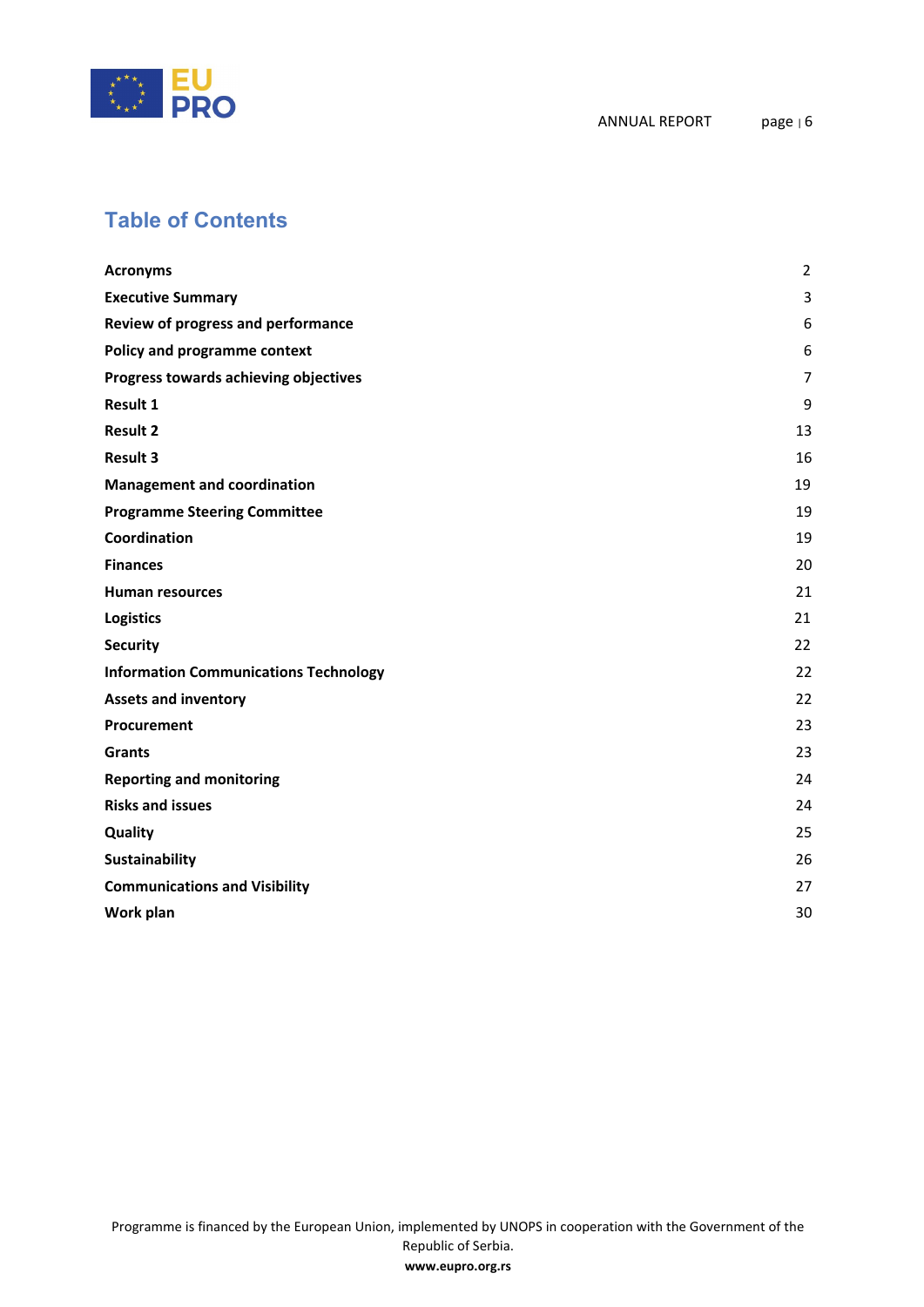

# <span id="page-7-0"></span>**Review of progress and performance**

#### <span id="page-7-1"></span>**Policy and programme context**

The World Bank's annual report providing assessment of business conditions in 190 countries around the world, ranks Serbia at 44 place for Doing Business 2020 which is an improvement by four positions since the last year. The Doing Business report focuses on the regulatory environment in ten key areas. This year, Serbia has improved its position in four out of the ten areas, being one of the 42 countries which have such achievements. The greatest improvements are made in the field of protecting minority rights ranking at 37 position compared to 83rd in the last year, but the greatest success is in the area of construction permitting with Serbia being in the top ten countries in the world, ranked at 9th position. Two other areas with progress are Getting electricity and Resolving insolvency. On the opposite side, Serbia has dropped by 33 positions in the area of Starting a business (from 73 to 40) mainly due to new procedure for registration of the real owners aiming at the prevention of money laundering.

According to the Global Competitiveness Report for 2019 issued by the World Economic Forum (WEF), Serbia dropped by seven places in comparison to last year (now ranked at 72nd compared to 65th position). The WEF assesses competitiveness of 141 countries through 12 themes which cover institutions, infrastructure, ICT adoption, macroeconomic stability, health, skills, product market, labour market, the financial system, market size, business dynamism and innovation capability, thus provides a wider approach to measuring competitiveness. Improvements were recorded in the categories of Human capital, Markets and Innovation ecosystems, but Serbia received lower score in the Enabling environment category, mainly due to lower ICT adoption compared to the previous year<sup>2</sup> .

The Sustainable and Integrated Urban Development Strategy of the Republic of Serbia until 2030<sup>3</sup> was adopted by the Government in June 2019. The Strategy is a significant step forward in urban development approach in Serbia, since it introduces new EU and global policies and instruments for dealing with urban development, with a strong focus on spatial dimension and key areas of intervention. It directly refers to implementation of Sustainable development goals 11 and 17 of the 2030 Agenda for Sustainable Development. The Strategy will enable creation of supporting instruments at national level to prepare institutions to deal with urban development in accordance with EU directives, before EU cohesion funds and tools such as Integrated Territorial Investments (ITI) and Community Led Local Development (CLLD) are available. The Strategy provides set of measures which directly correlate with the EU PRO support related to provision of incentives for employment and for entrepreneurship as well, the development of infrastructure, improvement of efficiency in utilisation and management of construction land, utility management tools, and institutional capacities at local level for land management.

In December 2019, the Government of Serbia adopted amendments to the Law on Personal Income Tax and Law on Contributions for Compulsory Social Security. The amendments shall enable the reform of the flat-rate taxation system with changes in relation to taxation of entrepreneurs' income, tax reliefs for the qualified new employees, tax exemption for digital nomads' income, tax reliefs for repatriates and newly-established companies. The objective of these legal changes is suppressing the

Programme is financed by the European Union, implemented by UNOPS in cooperation with the Government of the Republic of Serbia.

<sup>1</sup> <https://www.doingbusiness.org/content/dam/doingBusiness/country/s/serbia/SRB.pdf>

<sup>2</sup> <http://reports.weforum.org/global-competitiveness-report-2019/economy-profiles/#economy=SRB>

<sup>&</sup>lt;sup>3</sup> <https://www.srbija.gov.rs/dokument/45678/strategije.php>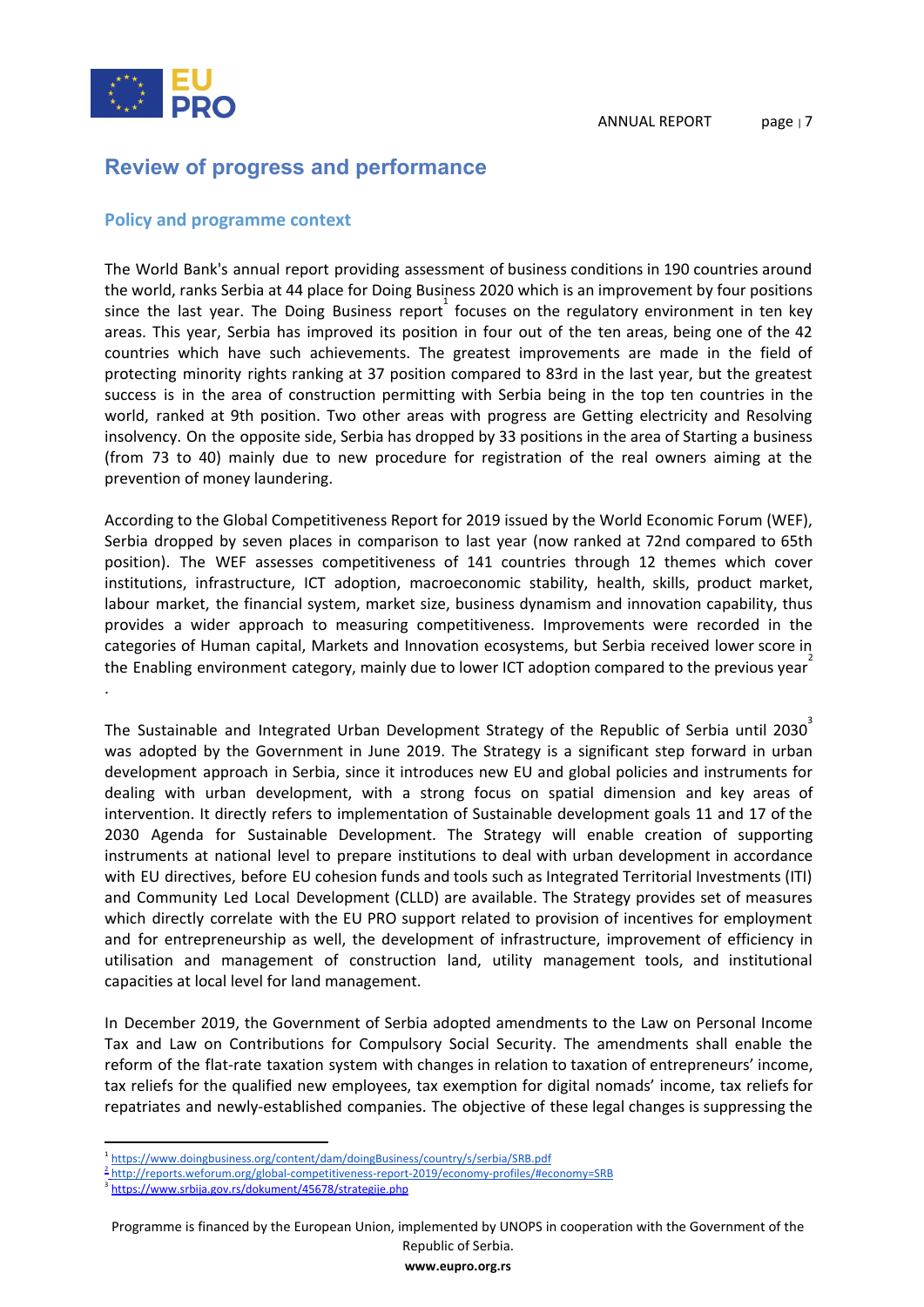

grey economy, creation of conditions for more efficient suppression of illegal work as well as stimulation of employment and economic growth. These amendments bring many novelties to our legal system and the most important ones are related to the system of flat-rate taxation of self-employed income, increase of non-taxable amount of earnings and introduction of new employment benefits for certain categories of persons. Implementation of the amendments starts on 1 January 2020.

According to the latest Assessment of the Absolute Poverty  $4\atop$  conducted in 2018 and published in October 2019 poverty in Serbia remains significant despite registering a constant decrease compared to 2017<sup>5</sup> (from 7.2% to 7.1%) and to previous years. Around half a million citizens are unable to meet their minimal existential needs. Poverty remains significantly more frequent in non-urban than in urban areas and is particularly frequent in the region of Southern and Eastern Serbia (as much as 11.9% compared to 6% of Vojvodina and 3.9% of Belgrade region which has the lowest rate), followed by the region of Šumadija and Western Serbia with the rate of 6.8%. This data once more confirms the relevance of area based programmes addressing regional disparities.

Positive trends were observed in relation to the social economy development. The first Fund for Social Economy Development in Serbia, a long-term strategic support programme for social enterprises, was announced in May 2019 by Smart Kolektiv. Around half a million Euros will be invested in the social enterprises in the next five years through mentorship, networking and provision of grants and soft credits. Furthermore, the new Draft Law on Social Entrepreneurship has been prepared and presented to the National Assembly for adoption in October after a decade prolonged process and upon withdrawal of the previous Draft Law due to the strong complaints received from the civil sector. The document was developed in cooperation with the organisations that have extensive experience in the development of social economy. The Draft Law is assessed as a balanced solution that best satisfies the interests of all sectors – civil, business and public, therefore, it is expected to be adopted<sup>8</sup> after public hearing. Creation of a positive environment for development of social entrepreneurship at the national level is of great importance for amplification of the Programme's efforts in this area.

## <span id="page-8-0"></span>**Progress towards achieving objectives**

The EU PRO Programme is making strong progress towards its objective to contribute to a more balanced socio-economic development in Serbia by enhancing competitiveness and social cohesion of the less developed areas by better market positioning and more competitive SMEs and improving business enabling and social infrastructure. Out of the 246 projects implemented through the Programme thus far, 167 have been initiated in 2019 as an outcome of four conducted public calls targeting local self-governments, SMEs, business support organisations and civil society organisations.

Programme is financed by the European Union, implemented by UNOPS in cooperation with the Government of the Republic of Serbia.

<sup>4</sup> <http://socijalnoukljucivanje.gov.rs/en/assessment-of-absolute-poverty-in-serbia-in-2018/>

 $5$  The absolute poverty rate shows the percentage of individuals in society that cannot meet their basic needs, and whose income/spending is below the threshold (line) of poverty

<sup>6</sup> <http://socijalnoukljucivanje.gov.rs/rs/pokrenut-prvi-fond-za-razvoj-socijalne-ekonomije-u-srbiji/>

<sup>7</sup> <https://www.blic.rs/biznis/vesti/pripremljen-nacrt-zakona-o-socijalnom-preduzetnistvu/8zddjey>

<sup>&</sup>lt;sup>8</sup> If adopted, the Law will introduce "social enterprise" status and mechanisms of state aid intended for associations, foundations, limited liability companies and all other legal entities which prescribe in their acts restrictions on the disposal of profit and capital in favour of achieving social benefits, particularly for the most marginalised groups of citizens.

 $9$  The four public calls concluded in 2019 include: Public Call for Procurement of Equipment and Provision of Services to Entrepreneurs, Micro and Small Enterprises, Public Call for Introduction and Development of Geographic Information Systems, Public Call for Fostering Social Cohesion in Multiethnic Municipalities and Public Call for Business Support Organisations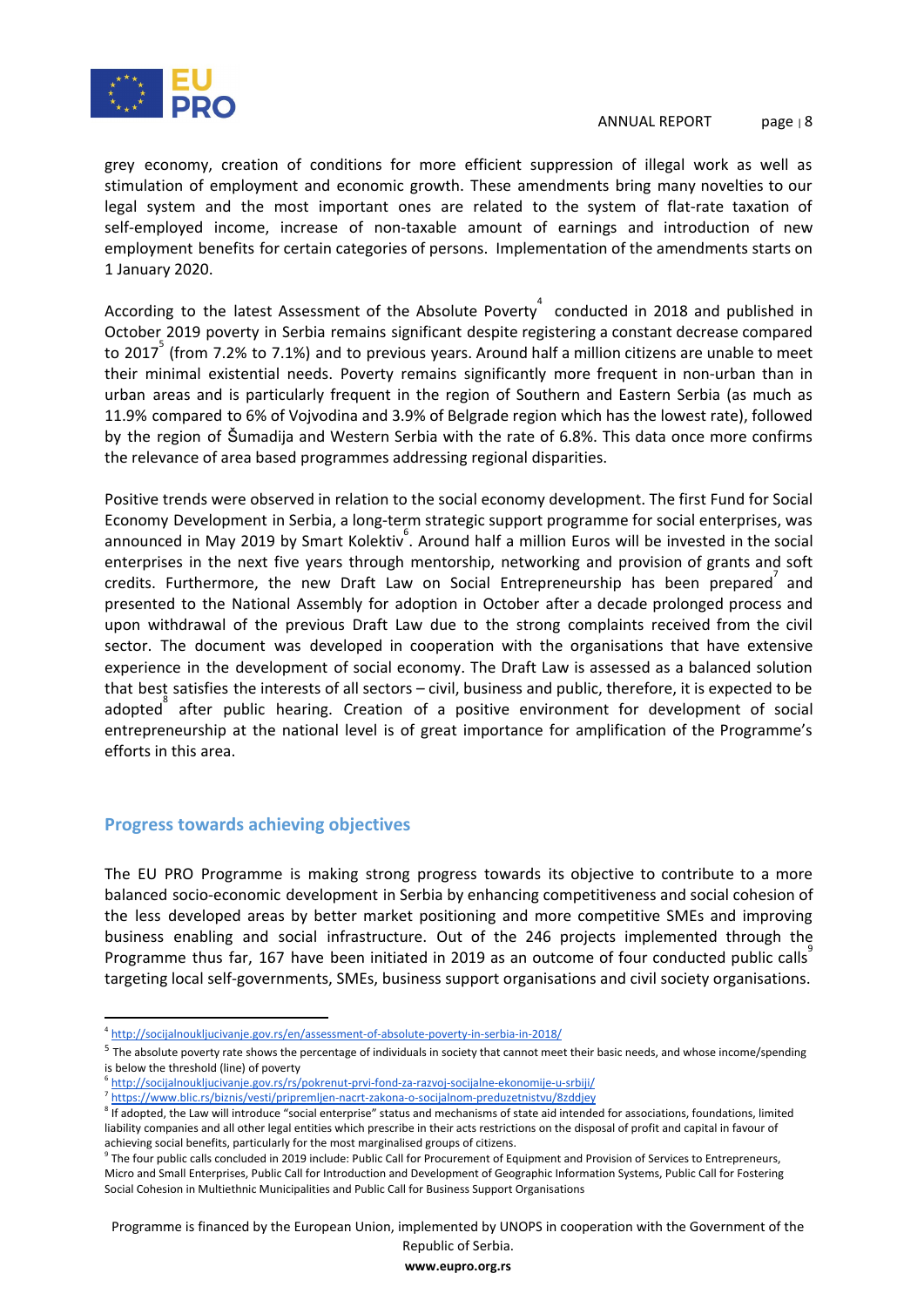

Implementation of awarded projects is progressing as the grants are being efficiently managed by the grantees with the Programme support and guidance. Eleven projects implemented by the local governments have been closed in 2019. In addition, 19 projects implemented by the SMEs are finalised earlier than planned, as the SMEs have shown the greatest eagerness to benefit from the assistance.



Over 52,000 people are benefiting from improved conditions in schools, kindergartens, sports and cultural institutions and improved living conditions through development of communal infrastructure. Moreover, 7,676 people are benefiting from the corporate-social responsibility interventions implemented by 72 supported enterprises while social cohesion activities implemented through 21 grants provide benefits to over 3,000 direct beneficiaries.



Registering results accompanied intensive implementation. As a direct result of the Programme assistance to SMEs 227 jobs in 93 beneficiary enterprises have been created. Economic infrastructure projects have already contributed to realisation of several commercial investments worth over 12 million Euros which are expected to contribute to opening of 1,700 jobs.

Programme is financed by the European Union, implemented by UNOPS in cooperation with the Government of the Republic of Serbia. **www.eupro.org.rs**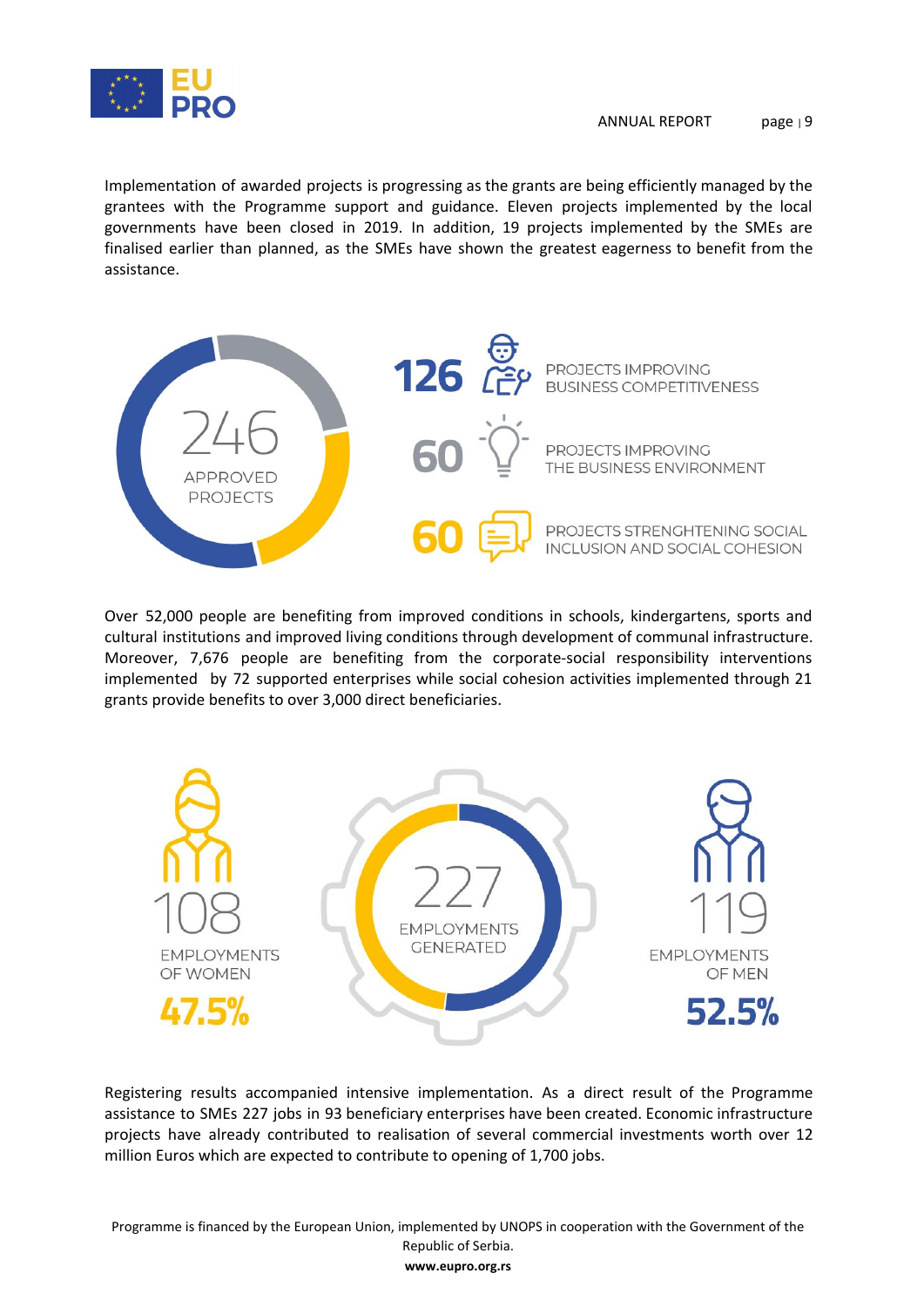

Besides job creation, one of the indicators measuring success of the assisted businesses are figures related to export. The export of 4,167,490 Euros registered by 29 beneficiary SMEs in 2018 has been increased to 5,239,071 Euros registered by 30 beneficiary SMEs in 2019, making an increase of 25% in the first year of Programme assistance.



Programme contribution to a more balanced socio-economic development in Serbia is built upon activities aiming at enhanced competitiveness and social cohesion of the less developed areas with strong capacity building effects. By implementing the vast majority of activities through grant modality (244 grants and two direct contracts), the Programme is directly contributing to enhanced capacities of the project implementation teams to identify and develop projects addressing the most urgent issues as well as capacities to implement projects and collect and register results.

The Programme requirements embedded in public calls go beyond the legal requirements. In addition to including the citizens in the planning process when developing detailed regulation plans, local administrations needed to organise meetings with investors to strengthen the process and be better positioned to achieve results. Likewise, when applying for grant funds in comparison to a loan applications, the SMEs did not only need to prove that their businesses are sustainable, their business idea competitive and their capacities sufficient to implement projects, they also needed to consider the effects of their businesses on their local communities along with addressing specific needs of their local communities through corporate social responsibility interventions. The local infrastructure projects are combined with the introduction of good governance principles, supported by the Swiss PRO Programme. All these contributed to greater social impact and sustainability of interventions supported by the Programme.

Grant management teams in 56 beneficiary local governments are working along experienced Programme personnel to implement grant support agreements. In addition, capacities of the 41 civil society organisations and 94 SMEs are being strengthened in the same manner, ensuring quality and sustainability of results. Moreover, through infrastructure activities, projects completed in 2019 generated 9,152 temporary labour days out of which 1,105 for women and 3,438 for youth.

## <span id="page-10-0"></span>**Result 1**

Improved technological structure of SMEs and their ability to increase their market share

Contributing to better market positioning and more competitive business sector in the less developed areas in 2019 the Programme facilitated creation of 227 new jobs in 93 beneficiary enterprises out of which 108 or 47,6% are women. Besides job creation, the export of 4,167,490 Euros registered by 29

Programme is financed by the European Union, implemented by UNOPS in cooperation with the Government of the Republic of Serbia.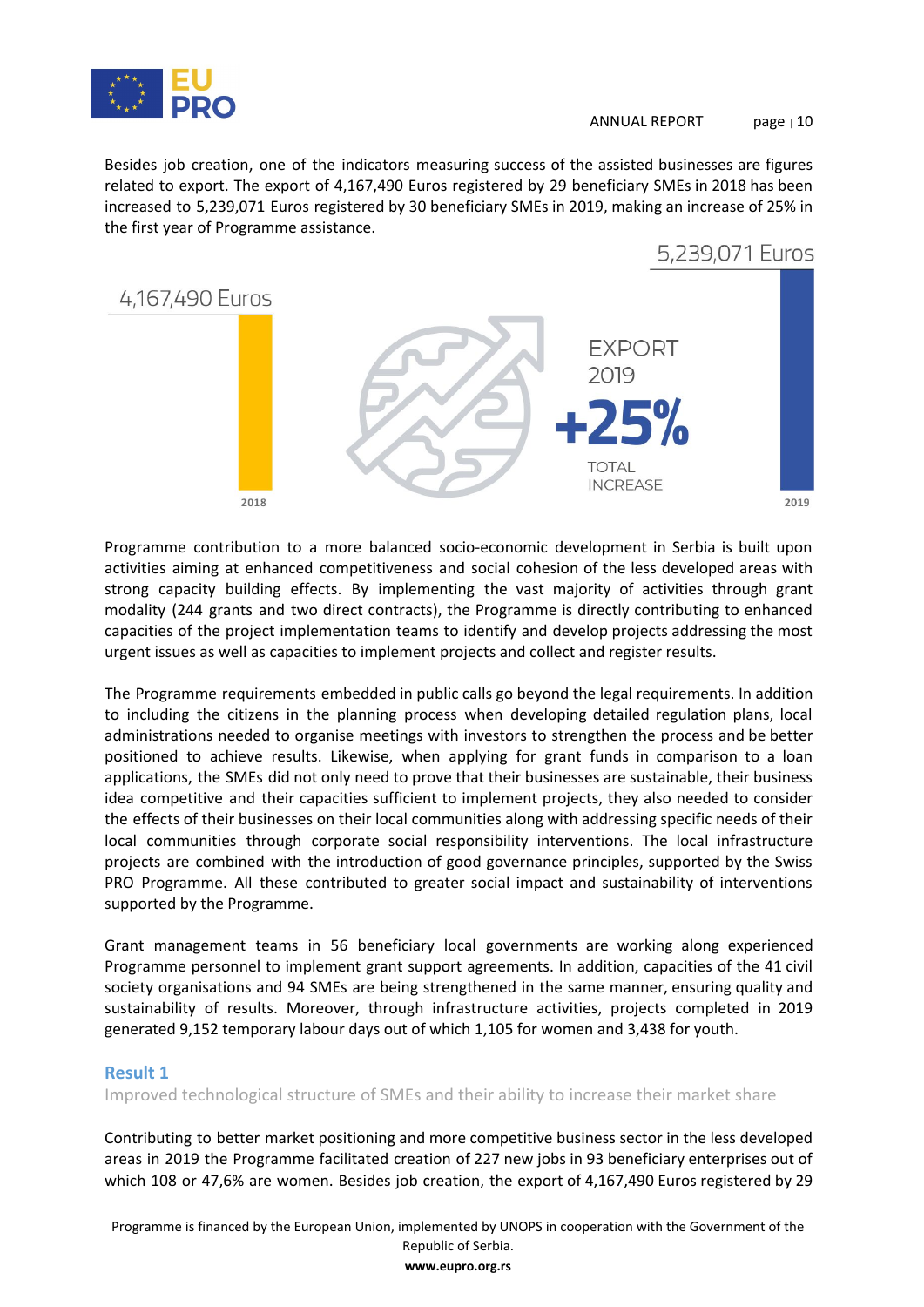

beneficiary SMEs in 2018 has been increased to 5,239,071 Euros registered by 30 beneficiary SMEs in 2019, making an increase of 25% in the first year of Programme assistance. New equipment also contributed to modernisation of production, better quality of existing and introduction of new products along with overall increased efficiency.

The social impact created through the beneficiary enterprises goes well beyond job creation - almost half of the supported enterprises are owned by youth or women (26 and 29 respectively), 60 enterprises have production facilities in rural areas and 25 are registered in municipalities with the lowest development levels, thus creating the impact in the areas with the greatest needs.

However, the lower passing rate of 23% of the projects proposed by the SMEs<sup>10</sup> indicate that the Programme requirements may also be challenging for this target group. Moreover, twelve of the awarded 106 grantees have withdrawn from implementation of grants primarily due to a variety of reasons supported by the lack of confidence that they can achieve projected results. However, considering the success of the 94 SMEs implementing the projects, these figures also confirm the strength and validity of the process with significantly lowered risks for implementation.

Thus far, the corporate-social responsibility activities (CSR) have been implemented by 72 supported enterprises<sup>11</sup>, addressing the most urgent needs of their local communities. Approximately 7,700 people benefit from activities implemented by the private sector which include support to organisations and institutions that cater the children, rehabilitation and equipping of public schools, kindergartens and roads provision of support to vulnerable groups and local organisations dealing with socially vulnerable groups, support to sports club and associations, medical institutions and local manifestations as well as environmental protection activities such as cleaning lakes and river beds.

 $10$  Out of the 468 received applications in response to the Public Call for SMEs, 106 have passed the prescribed threshold and proposed for funding

<sup>&</sup>lt;sup>11</sup> For more details see Annex I Att. 1.3 EPR MSE CSR Report 2019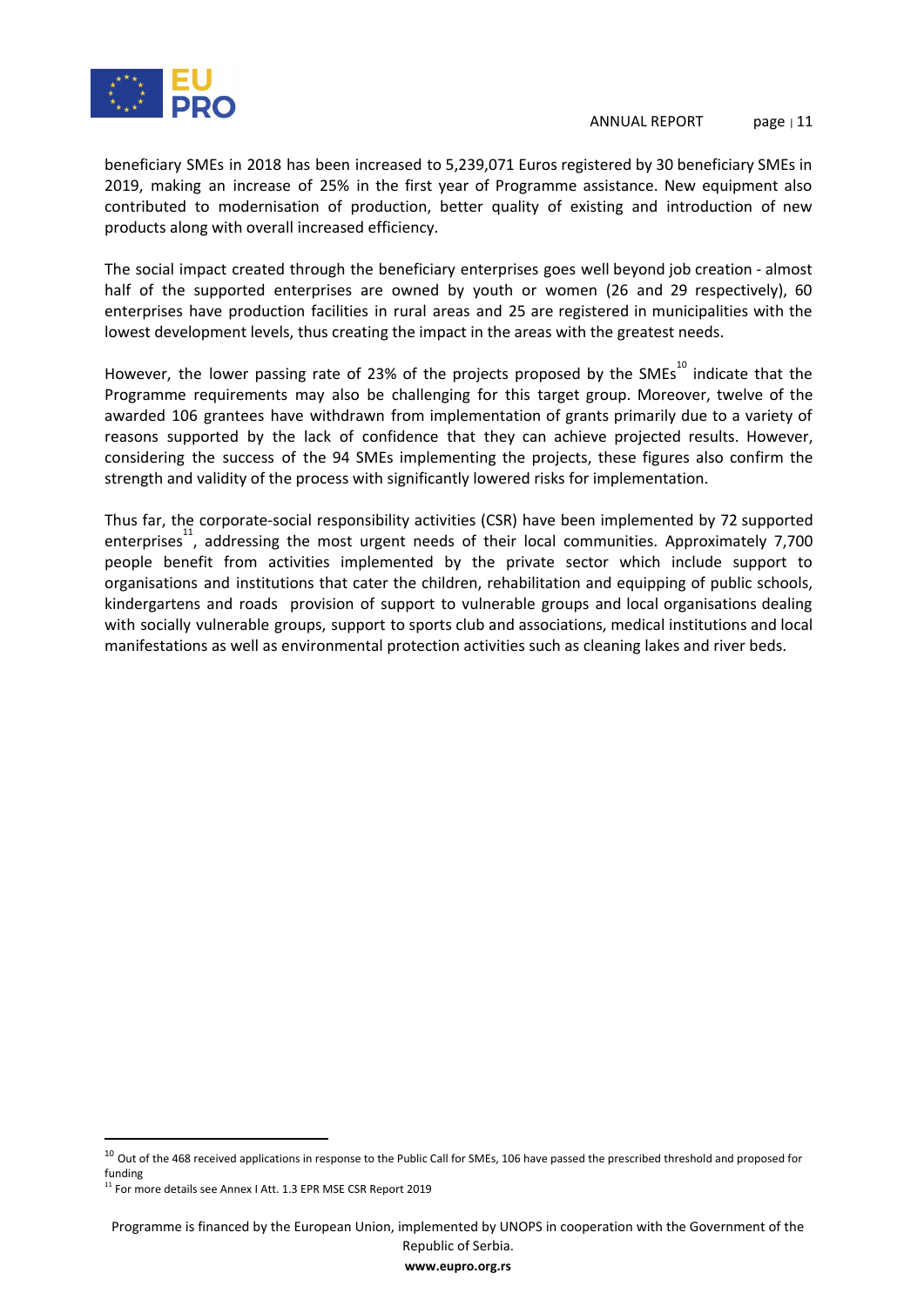



The twenty projects approved as a result of the Public Call for Proposals for Business Support Organisations (BSOs) are expected to enhance competitiveness and sustainability of at least 489 small and medium sized enterprises and entrepreneurs through a variety of interventions along with enhancement of capacities of the 26 BSOs implementing the projects. The awarded BSOs will implement activities which contribute to the improvement of processes or quality of products and services, support expansion to the new markets and facilitate standardisation and certification. In addition, the BSOs will enhance their internal capacities and introduce new services aligned with identified needs of their target enterprises.

Results of the Second Call for entrepreneurs and enterprises are expected to further contribute to value chain, enhanced market potentials and job creation. With funds requested through the 551 received applications surpassing 12 million USD, it is expected that at least 100 more beneficiaries will be awarded and all allocated funds for this activity contracted.

#### **Activities**

#### 1.1 Grant scheme for SMEs

The two-phased evaluation process of the applications received in response to the first Call for Proposals for Procurement of Equipment and Provision of Services for Micro and Small-sized Enterprises (MSEs) has been concluded in early 2019 with evaluation of the 191 received applications. A total of 106 applications<sup>12</sup> were proposed by Grant Evaluation Committee consisting of Programme personnel and observers from the Ministry of Economy and Development Agency of Serbia and

<sup>12</sup> The results of the Call are available at

Programme is financed by the European Union, implemented by UNOPS in cooperation with the Government of the Republic of Serbia.

[https://www.eupro.org.rs/uploads/files/54-818-results-of-the-call-procurement-of-equipment-and-provision-of-services-for-entrepreneurs](https://www.eupro.org.rs/uploads/files/54-818-results-of-the-call-procurement-of-equipment-and-provision-of-services-for-entrepreneurs-micro-and-small-enterprises.pdf)[micro-and-small-enterprises.pdf](https://www.eupro.org.rs/uploads/files/54-818-results-of-the-call-procurement-of-equipment-and-provision-of-services-for-entrepreneurs-micro-and-small-enterprises.pdf)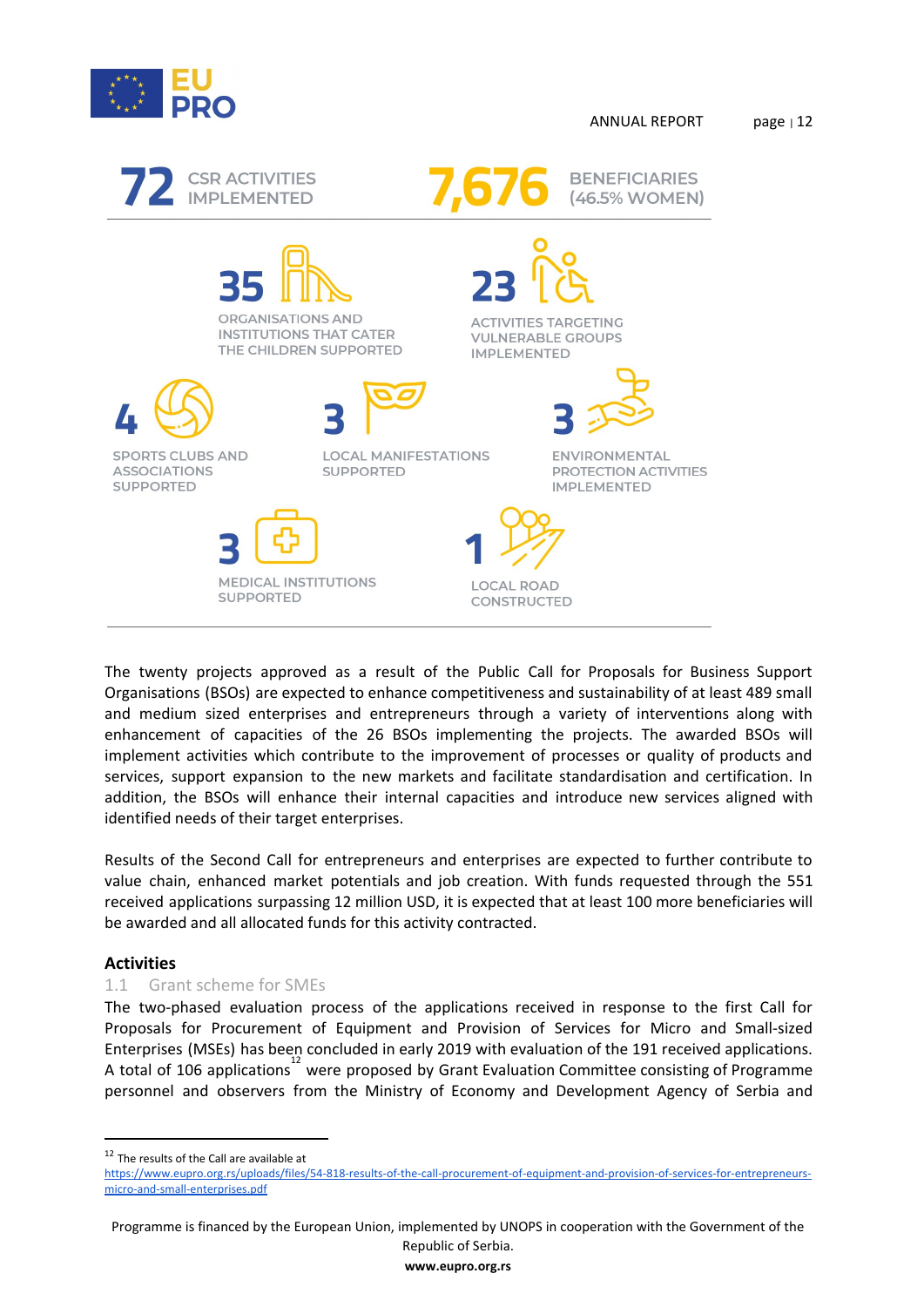

approved for financing by the Programme Steering Committee at the meeting held on 30 January 2019.

The value of approved applications is 3,276,851 Euros, of which 2,156,379 Euros is EU finding. The selected 106 applicants are dispersed across 44 municipalities/cities and mainly operate in four dominant industries in Serbia – food, wood and furniture, textile and metal. The Grant Support Agreements have been awarded to beneficiary MSEs at two ceremonies held on 22 February in Bujanovac and 5 March in Kraljevo, with over 230 participants in total.

Twelve grantees have withdrawn from Grant Support Agreements due to the change in investment policy, lack of funds for co-financing the investment or lack of capacities to manage grant agreement and hesitancy to commit to achieving projected results, including job creation. The remaining 94 beneficiaries have conducted administrative procedures for implementation of Grant Support Agreements in line with the defined procedure.

During the reporting period, 19 beneficiaries have conducted all activities related to Grant Support Agreements and two grants have been administratively closed. The remaining 75 grants are in the final stages of implementation.

Pursuant to approval of the Programme Steering Committee (PSC), the Second Public Call for Proposals for Procurement of Equipment and Provision of Services for MSEs was published on 23 September 2019. As with the First Call for Proposal, the objective of the Second Call was to enhance market potentials, value chain contribution and job creation in beneficiary MSEs. The Call also targeted enterprises in the second investment cycle with poorer access to commercial financing opportunities, registered in the period from 2014 to 2018 and is streamlined to enterprises registered for production. The total indicative allocated funds for the Call were up to 2.5 million Euros with single grant awards ranging from 10,000 Euros to 30,000 Euros or even up to 70,000 Euros for export-oriented or fast growing enterprises.

Promotion of the Call was done during October 2019 with 14 info-sessions and accompanying media campaign through local and national media. Moreover, the Programme procured a database of eligible enterprises and sent direct mail with information on the Call to over 8,000 addresses. Info sessions were held in the following 13 locations/Programme municipalities: Niš, Pirot, Leskovac, Vranje, Bujanovac, Kragujevac, Zlatibor, Šabac, Kraljevo, Srebrno jezero, Novi Pazar, Zaječar and Kruševac. In addition to these, one on-line info session with the recording of the info session published at the EU PRO website $^{13}$ . Total of 685 participants attended these info sessions, including 615 (out of which 196 or 32% women) attending info sessions in person and additional 70 participants of the on-line info session<sup>14</sup>.

The Call closed on 10 November 2019. Five hundred and fifty one applications have been received with a total value of 16.6 million USD out of which requested EU PRO contribution is 12 million USD. The evaluation process started immediately after the Call closed with the appointment of the evaluation committee with observers from the Ministry of Economy. By the end of 2019, approximately one half of the received applications have undergone technical evaluation.

Programme is financed by the European Union, implemented by UNOPS in cooperation with the Government of the Republic of Serbia.

<sup>&</sup>lt;sup>13</sup> Recording of the info session is available at

[https://www.eupro.org.rs/en/ktext/second-public-call-for-proposals-for-procurement-of-equipment-and-provision-of-services-for-entrepre](https://www.eupro.org.rs/en/ktext/second-public-call-for-proposals-for-procurement-of-equipment-and-provision-of-services-for-entrepreneurs-micro-and-small-enterprises) [neurs-micro-and-small-enterprises](https://www.eupro.org.rs/en/ktext/second-public-call-for-proposals-for-procurement-of-equipment-and-provision-of-services-for-entrepreneurs-micro-and-small-enterprises)

<sup>&</sup>lt;sup>14</sup> Detailed report on the info sessions for the Second Call for MSEs is available in Annex I Attn. 1.1 EPR CFP 10-2019 Info sessions report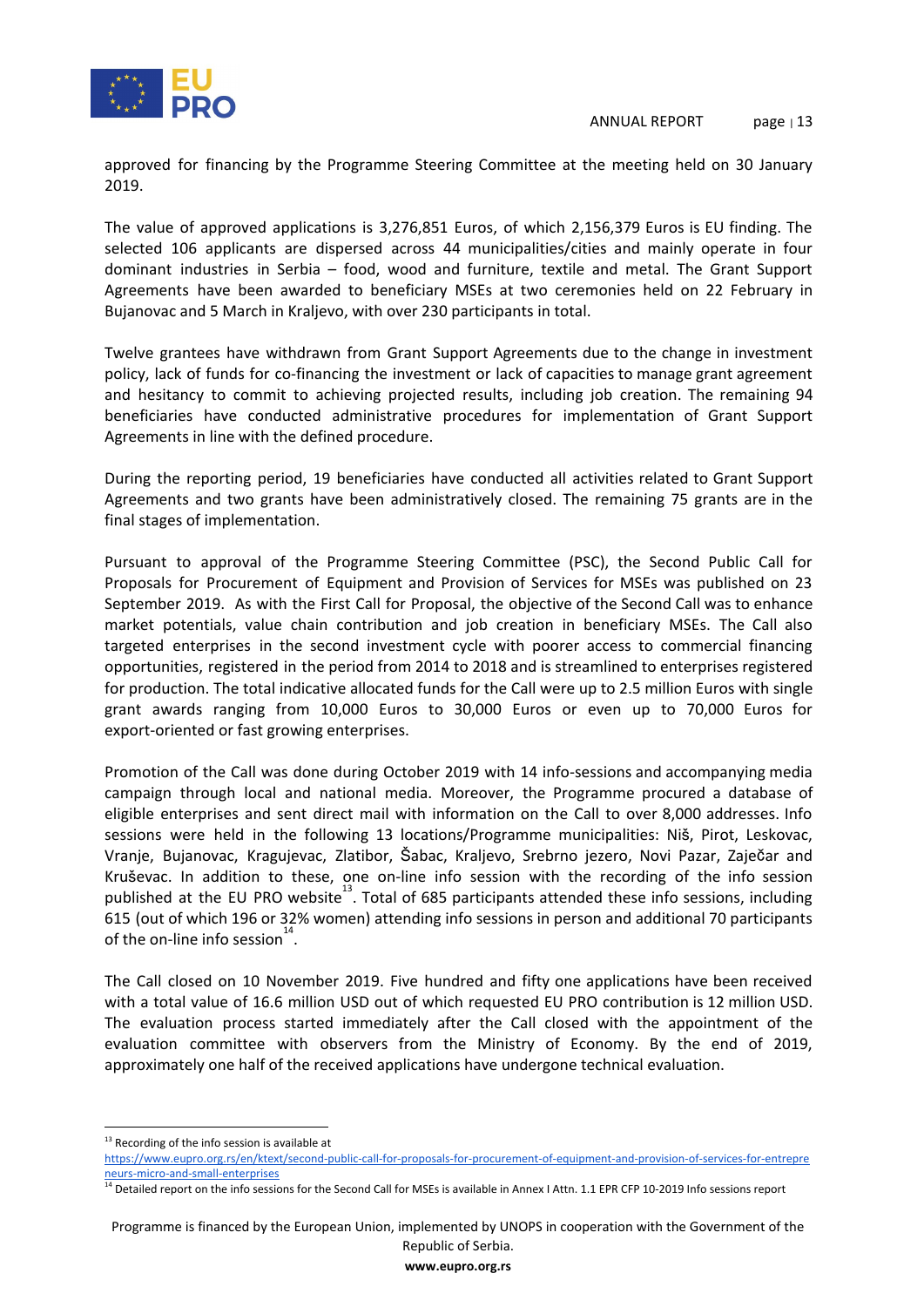

#### 1.2 Support to Business Support Organisations (BSOs)

The Call for Proposals for Business Support Organisations (BSOs)<sup>15</sup> was developed in line with the Programme document and with considerations for inputs received from the key stakeholders and partners, including the Ministry of Economy, the Ministry of European Integrations and development programmes targeting SME sector. The Call was published on 22 May 2019 with the objective to enhance sustainability and competitiveness of enterprises and their ability to expand to new markets as well as implement relevant standards through support provisioned by the beneficiary BSOs. The eligible applicants to the Call included Business Incubators, Clusters, Science or Technology Parks, Regional Development Agencies, Business Associations, Chambers of Commerce and Research Institute and Academic Organisations who could apply for support of up to 30.000 Euros for single BSO projects and up to 50.000 Euros for projects to be implemented in partnerships of two or more BSOs.

To promote the Call, eight info sessions have been organized, including seven conducted in Programme municipalities (Vranje, Zaječar, Vrnjačka Banja, Zlatibor, Šabac, Srebrno Jezero and Niš) and one on-line info session. Total of 134 participants (out of which 67 or 50% were women) attended the eight info sessions representing 67 different organizations  $16$ .

Recordings from two info sessions are made available at EU PRO website $^{17}$ . Contributing further to transparency of the process and enabling equal access to information, questions and answers received at the sessions and through assigned e-mail address have been made publicly available through the Programme website immediately after the deadline for submission of questions passed. The Call was closed on 14 July 2019.

Total of 43 applications for projects valued at 1,469,929 Euros were received. Twenty-seven applications were for single BSO projects and sixteen applications for partnership projects. Majority of applications were submitted by business associations (17 in total), followed by ten applications received from regional development agencies and seven from business incubators. Clusters and academic institutions have submitted four project proposals each and one application was received from science and technological park.

Following the administrative check and technical evaluation conducted in July - August 2019. twenty projects were proposed and approved by the PSC for funding<sup>18</sup> in September 2019. Fourteen grants were proposed by single BSOs and six partnership projects in total value of 661,008 Euros.

Orientation meeting with all twenty grantees was held in Niš on 6 November 2019 marking the start of the implementation process. By the end of 2019, most of the grantees conducted preparatory and project promotional activities.

#### <span id="page-14-0"></span>**Result 2**

Improved conditions for business operations through more efficient administrative service provision, better land management and specific small scale infrastructure investments

As a result of activities contributing to enabling business environment, primarily through the economic infrastructure projects, several industry investments have been supported. Complementing efforts of the national and local governments, immediately upon initiation of construction works in

<sup>&</sup>lt;sup>15</sup> The Call is available <https://www.eupro.org.rs/en/ktext/javni-poziv-za-predloge-projekata-za-organizacije-za-podrsku-poslovanju>

 $16$  The Report on BSO Info Sessions with more details can be found in Annex I, [Attachment](https://docs.google.com/document/d/1OpYKRHlSKpQBgcU4TmQ4QyUO6xlr5w_q/edit) 1.2

<sup>&</sup>lt;sup>17</sup> The recordings are available at <https://www.eupro.org.rs/en/ktext/public-call-for-proposals-for-business-support-organisations>

<sup>&</sup>lt;sup>18</sup> The results of Call are available at <https://www.eupro.org.rs/uploads/files/54-768-cfp-05-19-bsos-v1-eng1.pdf>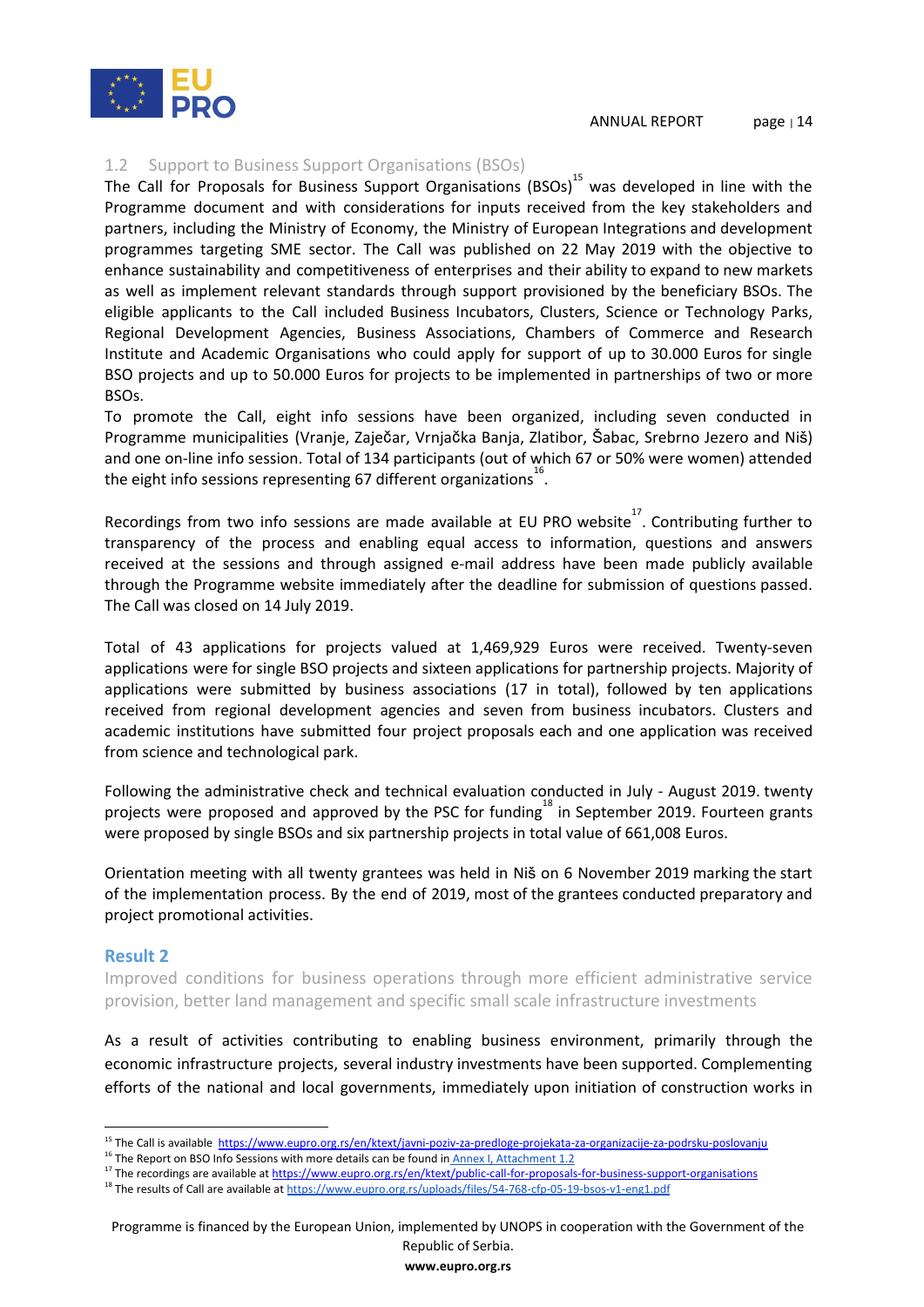

Svilajac industrial zone, the municipality signed a contract with Slovenian Food Company "Hočevar" who is investing 10 million Euros for setting-up a factory for cosmetics and automobile industry. The investment will immediately generate 50 new jobs and 100 more in the longer term. Likewise, Paraćin signed a contract with the Swedish Company "Rimaster" who has initiated construction of their production facilities in the industrial zone "Zmič", along with a number of other smaller companies. In addition, company "Agromarket" announced construction of the 20,000 square meters logistics centre in "Rakalj", part of the Kragujevac industrial zone equipped through the Programme.

Equally important, Programme activities contributed to improvement of working conditions in existing industrial zones. In Priboj, along with employment of over 100 new employees, now over 500 employees of the 14 companies located in its industrial zone benefit from improved water supply and fire protection system. In addition, the Programme enabled creation of a 5 hectares of Greenfield part of the zone, creating conditions for new investments.

In Kragujevac, revitalization and expansion of two brownfield sites in the old industrial zone contributed to new business opportunities for existing businesses, and creation of jobs. "Gomma Line" Company expanded cooperation with FIAT Serbia for delivery of 10.000 pieces of their own products. Thanks to this, the Company now employs 154 workers, in comparison to the 15 engaged in 2018. Likewise, Company "SCGM" in the same industrial zone, reconstructed their existing facilities and modernised their production line for plastic parts of small tools, and with new contracts now employs 173 workers compared to 23 in 2018. In addition, Company "Čelik" announced a joint venture with German company for exhaust pipe production, where direct benefits of the activity to creating temporary and permanent employment opportunities can be measured in the following years.

As the planning basis for issuing location terms are created with development of detailed regulation plans, the activity also contributes to facilitation of public investments. The detailed regulation plan for Old Town (Stari Grad) in Užice will enable facilitation of the investments of over 250,000 Euros which have been confirmed by the Ministry of Trade, Tourism and Telecommunications investing 22 million dinars for reconstruction works on the citadel in the Old Town and the U.S. Ambassadors Fund for Cultural Preservation (AFCP) investing 75,000 USD for completion of the reconstruction of the Old Town. The local government is also working on securing funds for the construction of a pedestrian bridge included in the plan. This, along with the meetings organised with investors in seven local governments confirm the effectiveness of the early public insight which was a prerequisite of the Programme in support to the development of plans. Namely, the quality of plans is being enhanced in Rača and Merošina with better definition of the industrial zones, and in Velika Plana with strengthened approach to the development of tourist recreational areas.

The applications developed through the 19 projects related to development of Geographic Information Systems (GIS) will additionally contribute to implementation of national urban development policies, including the Strategy of Sustainable and Integrated Urban Development in Serbia until 2030<sup>19</sup>. Moreover, a minimum of 76<sup>20</sup> thematic applications that will be developed through 19 grants in 34 LSGs. These will improve the data on public infrastructure, spatial and urban planning, public property inventory as well as data relevant for attraction of investments and development of new businesses, rehabilitation/development of brownfield sites, underused and

Programme is financed by the European Union, implemented by UNOPS in cooperation with the Government of the Republic of Serbia.

<sup>&</sup>lt;sup>19</sup> The Strategy is available at[:](https://www.srbija.gov.rs/dokument/45678/strategije.php) <https://www.srbija.gov.rs/dokument/45678/strategije.php>

<sup>&</sup>lt;sup>20</sup> The number of applications will increase after additional consultations with LSGs during implementation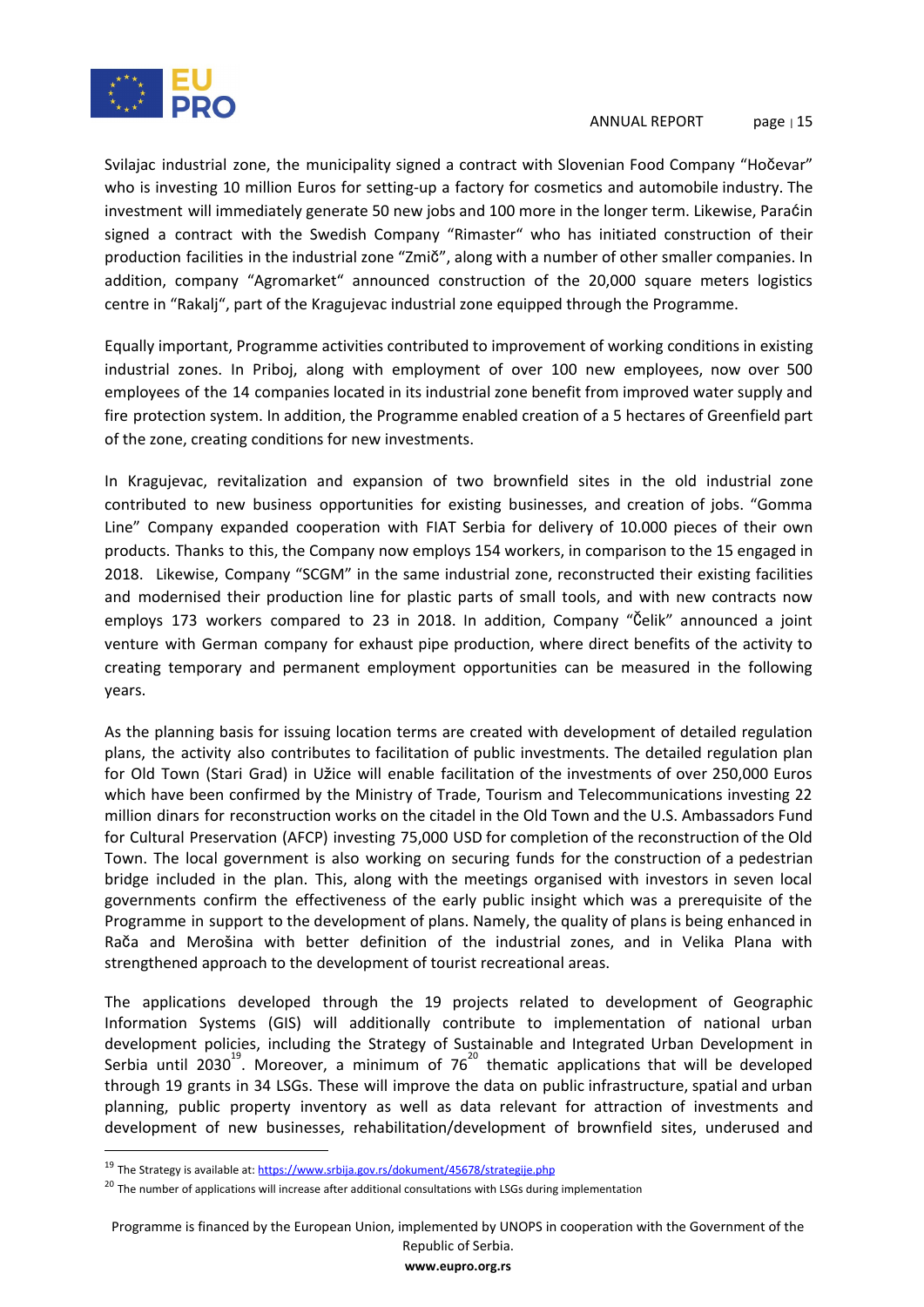

deprived areas, agriculture and rural development along with preservation and valorisation of natural, cultural, architectural and urban heritage and tourism development and environmental protection, climate change adaptation, risk prevention and management and energy efficiency.

While results of activities related to development of technical documentation are expected to be registered in the longer-term period, the prospects for realisation of the economic facilities are increasing with emphasis on communication with potential investors during the process of development of designs. The technical documentation for the reconstruction facilities of the former factory "Femid" in Bela Palanka is now developed taking into consideration the needs of the known investor, which confirms the importance of this project to the local community. The premises of the old factory will be reconstructed based on the technical documentation developed through EU PRO. In Knjaževac, other villages are interested to replicate the idea of turning their abandoned community centres into agricultural start-up centres based on the Training/Start-up centre in Rgošte village, for which the detailed design will be developed through EU PRO grant.

## **Activities**

## 2.1.1 Enhancing land management through development of GIS and improved access to geospatial data

In response to the Call for Proposals for Introduction and Development of Geographic Information Systems which was closed on 30 December 2018, Programme received 33 applications, targeting 50 local self-governments. Upon completion of the administrative and technical evaluation process, the Programme Steering Committee (PSC) endorsed Programme's recommendation in April 2019, for funding of 19 projects to be implemented in 34 LSGs.

The total value of the approved applications is 2,049,150 Euros out of which 1,697,200 Euros is EU funding. As per Programme recommendation, the PSC supported allocation of the funds higher than the allocated funds, in response to the high quality of the received applications.

Implementation of the 19 awarded projects is initiated with signing of the on 31 May. The Programme provided support through induction meetings with the grantees to ensure a common understanding of the implementation procedures for the grant agreements and Programme approach and more importantly technical assistance to beneficiary local self-governments (LSGs), to prepare tenders for procurement under the grant agreements. So far, procurements for software, hardware and services .<br>was completed in Rača, Žagubica and Požarevac, in 14 LSGs are ongoing, while in remaining three<sup>21</sup> are in the preparatory phase.

#### 2.1.2 Development of urban plans related to economic development

Implementation of the 19 grants for development of Detailed Regulation Plans (DRPs) awarded in October 2018 is progressing in accordance with the plan. Two DRPs are completed earlier than planned, and one is in adoption procedure<sup>22</sup>. Six DRPs are in the final planning stage, while the remaining ten are in the draft phase.

In addition to the formal planning procedure, the Programme provided additional support through early public insight and planning process in general. The formal planning process requires conducting the early public insight, where the public are getting acquainted with the plan goals and conceptual planning framework. The Programme provided additional support for this stage, by introducing specific format of public private dialogue at the local level, primarily with an aim to involve investors,

Programme is financed by the European Union, implemented by UNOPS in cooperation with the Government of the Republic of Serbia.

<sup>&</sup>lt;sup>21</sup> Čačak, Kruševac and Paraćin

<sup>&</sup>lt;sup>22</sup> Užice, Čajetina, Pirot and Topola (in adoption procedure),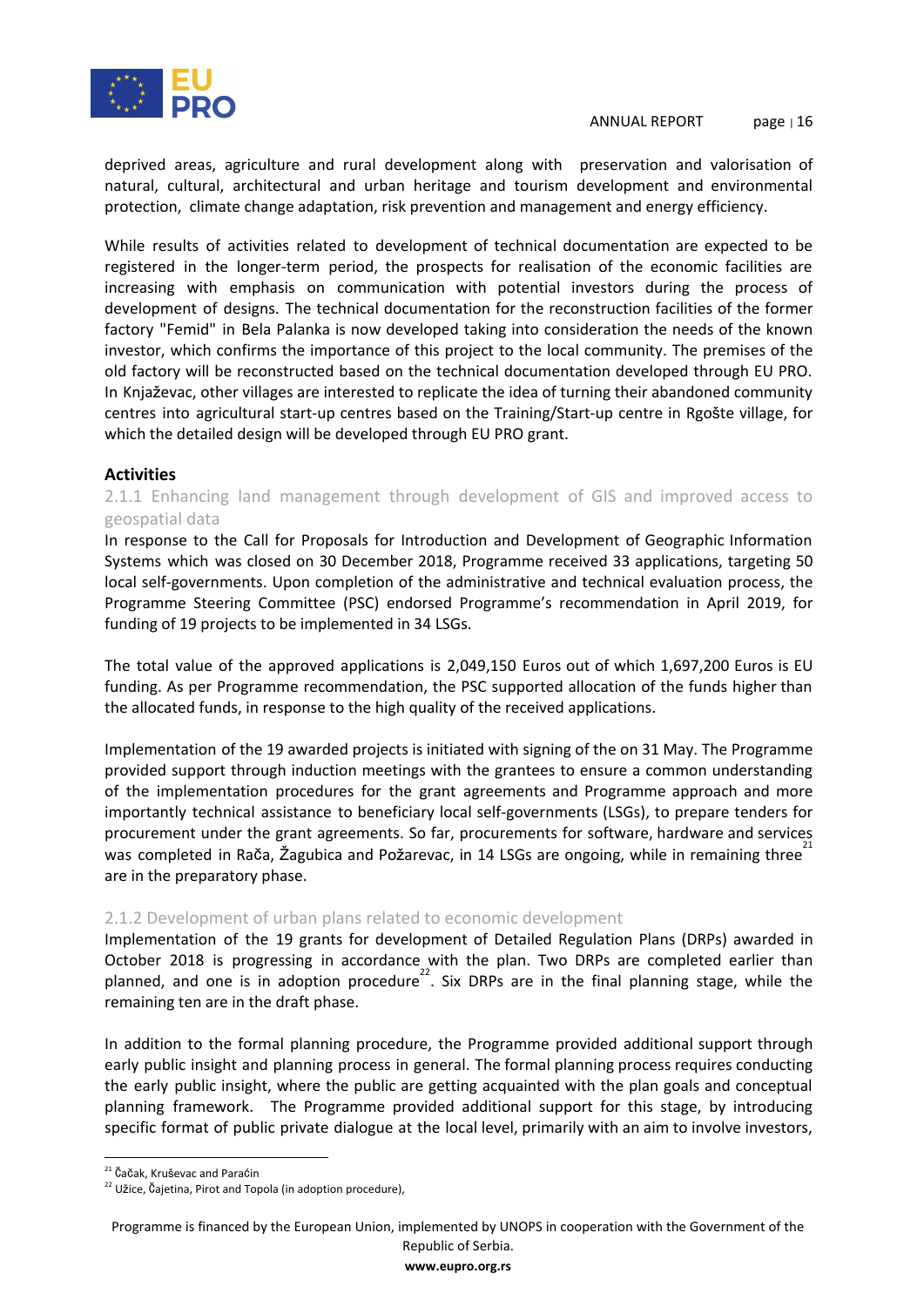

but also other relevant stakeholders. This contributed to identification of possible conflicts, investors' needs and to provide better understanding of the planning process.

In February 2019, the Programme organised training related to the organisation of meetings and facilitation of stakeholders for the 19 beneficiary LSGs and the Ministry of Construction, Transport and Infrastructure and the Ministry's Planning Commission for Compliance Control of the Planning Document. The training was focused on enhancing capacities for conduct of early public insight which was afterwards organised in sixteen LSGs<sup>23</sup>, contributing to improvement of planning solutions within the most relevant stages of the planning process.

Besides these elements, the process for the development of DRPs is additionally enhanced with improved materials for early public insight, enhanced visibility of the planning process through the established dedicated web page and designated e-mail addresses for submission of the remarks, suggestions and provision of feedback. In addition, property ownership status of the regulated area is included in the plan, as well as the programme for communal equipping of the construction land. Sixteen meetings<sup>24</sup> with investors and relevant stakeholders were held under early public insight with a total of 412 participants, out of which 141 or 34% were women.

## 2.1.3 Development of project technical documentation for projects contributing to economic development

Implementation of the twelve grant agreements related to development of technical documentation for projects contributing to economic development is underway, predominantly in accordance with the agreed dynamics. Upon award of the grant agreements in October 2018, the beneficiary local governments progressed with preparation of tender documentation and engagement of contractors.

The first design for execution of economic infrastructure projects is finalised by Kragujevac local administration with completion of design for reconstruction of bridge over Lepenica River. While Čačak falls behind schedule with selection of contractor for development of technical documentation for Science and Technology Park in December 2019, the remaining ten designs are in the development process.

City of Niš had a more complex approach in the development of technical design, with open competition for development of conceptual design for the Multifunctional Expo Centre conducted in late 2019. The results will be confirmed in early 2020 along with continued implementation of the project and development of execution design based on the selected concept.

## 2.2 Development/improvement of small-scale infrastructure with economic impact on local level

Pursuant to signing of the grant support agreements for the nine economic infrastructure projects in November 2018, the beneficiary local self-governments progressed with implementation of awarded projects. The public procurement procedures were initiated in the first quarter of 2019 and the first contract for works was signed for the utility infrastructure in the working zone in Šabac in April, 2019 followed by Sokobanja, Paraćin, Kragujevac, Smederevo and Užice respectively.

Programme is financed by the European Union, implemented by UNOPS in cooperation with the Government of the Republic of Serbia.

<sup>&</sup>lt;sup>23</sup> Aranđelovac, Čajetina, Kraljevo, Kučevo, Leskovac, Majdanpek, Merošina, Pirot, Rača, Surdulica, Topola, Užice, Velika Plana, Veliko Gradište, Vlasotince and Zaječar

<sup>&</sup>lt;sup>24</sup> The meetings were held in Čajetina, Kraljevo, Kučevo, Leskovac, Majdanpek, Merošina, Pirot, Rača, Surdulica, Topola, Užice, Velika Plana, Veliko Gradište, Vlasotince, Zaječar and Aranđelovac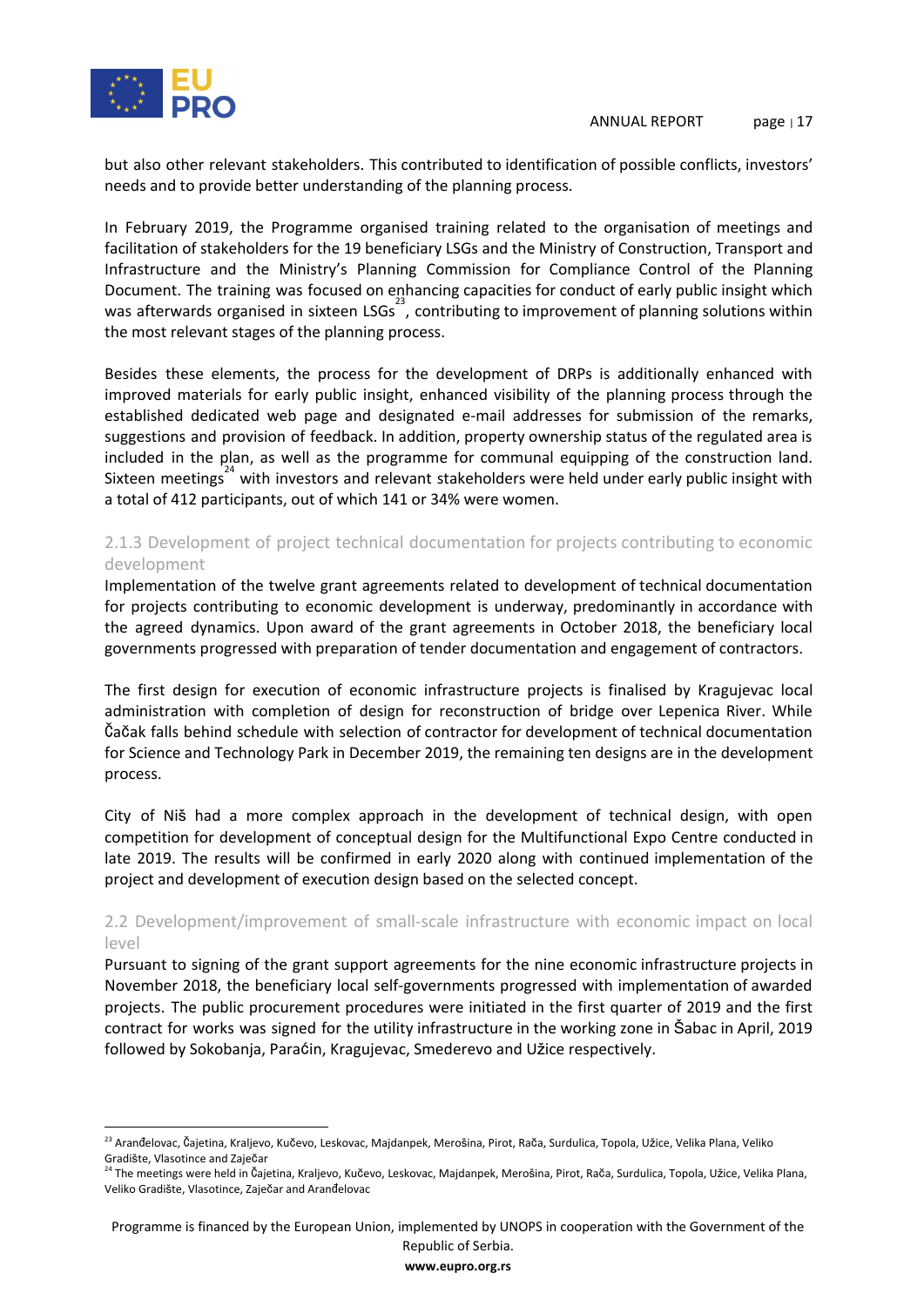

Starting in the second quarter of 2019 and continuing throughout the year, Intensive implementation of construction works took place in all beneficiary local governments but Bojnik who registered delays in conduct of tender process and the works have been initiated in October 2019.

Kragujevac, Svilajnac and Priboj successfully completed all grant activities and grantees initiated closure as per provisions of the grant support agreements. In Šabac, the Programme agreed with conduct or additional works from the budget savings from the project which will be implemented within the originally agreed budget and timeframe. Construction works are also finalised by Sokobanja and Smederevo and expected to be completed in the first quarter of 2020, while the remaining three are expected to be finalised soon thereafter.

## <span id="page-18-0"></span>**Result 3**

Better social cohesion and attractive living environment through improvement of small scale public infrastructure and social relations

In the effort to foster social cohesion in the multi-ethnic regions, by improving socio-economic position of the most excluded citizens and through better integration of the national minorities, the Programme initiated 21 projects that are targeting over 3,000 direct beneficiaries. They will create conditions for economic empowerment and better access to education, social protection and health services for the target groups, advance inter-ethnic understanding and contribute to implementation of the rights of national minorities, contributing to the overall social cohesion of the most underdeveloped regions. First positive developments are recorded. In Vranje, a social enterprise for provision of textile printing services was established and successfully started the business, aiming to support socio-economic empowerment of people with disabilities in a self-sustainable manner.

Additional social cohesion intervention for better integration of 750 Albanian youngsters by enhancing their knowledge of Serbian language showed initial advancement in the language understanding among 85% of the beneficiaries with the completion of the first phase of the project implementation. More importantly, improved language skills will increase their perspective for further education and employment, and contribute to overall social cohesion in Bujanovac and Preševo municipalities. Second phase of the intervention is supported and initiated, covering an additional number of beneficiaries. Furthermore, the Ministry of Education, Science and Technological Development (MESTD) recognised this activity as an important measure that is contributing to their wider efforts for delivering reforms of the tuition of Serbian as Non-Mother Tongue, thus contributing to the implementation of the Action Plan for the Realisation of the Rights of National Minorities.

The activities on improving living conditions and quality of public infrastructure in 37 beneficiary municipalities are expected to improve quality of education, protection of cultural heritage, gender equality, and accessibility of public infrastructure for persons with limited mobility, to energy efficiency and embed good governance principles, including gender equality and the empowerment of women and girls.

Local communities are already benefiting from the completed local infrastructure projects. Over 130 marketers working in Aleksinac green market are provided with enhanced working conditions with the installation of new stalls and roofing. Replaced asbestos pipes of the water supply system in Kuršumlija improved the quality of the water and reduced water losses in the water supply system that supplies the community of 3,600 people, out of which 727 children. Local sports infrastructure enabled access to at least 486 persons with limited mobility out of which 13 women are enabled with completion of the sports park in Kragujevac. Reconstructed public buildings in Šabac and Svilajnac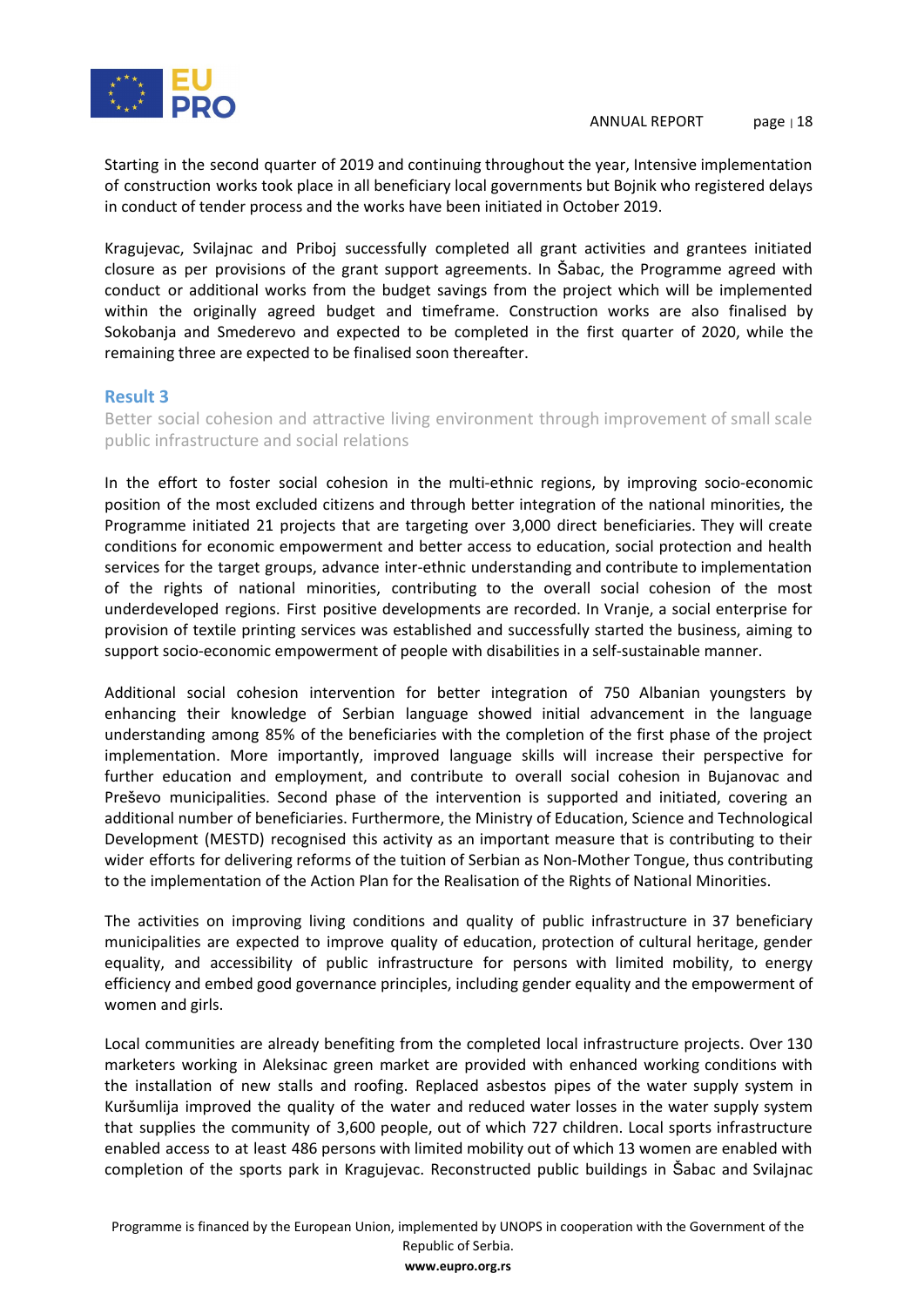

village Kušiljevo, besides improved conditions for provision of services, contributed to preserving cultural -historical heritage and improved accessibility for 3,018 people out of which 1,740 women. Enhanced energy efficiency of the Primary school Kardjorđe in Velika Plana improved conditions for educational and sport activities for 236 children from first to eight grade out of which 25 are from vulnerable groups, and for 65 employees in the school.

In cooperation with the Swiss PRO Programme, the 37 beneficiary local governments are supported in application of good governance principles through creation and adoption of the rule books for managing and creating the use of modalities that will ensure sustainability of the action. In 2019, eleven regulations have been adopted and an additional ten prepared for adoption

#### **Activities**

3.1 Supporting projects for improvement of the living conditions and quality of public infrastructure in municipalities

Upon award of the grant agreements in October 2018, the 37 beneficiary local governments proceeded with implementation of agreed activities related to improvement of public infrastructure. Aleksinac was the most efficient in conducting tender procedures and the works on reconstruction of the green market commenced in January 2019, followed by 36 more construction sites opened during the year.

Implementation of the awarded projects was conducted with some delay in the initial stage in comparison to the action plan. This is primarily due to poorer quality of the technical documentation, which in several cases required additional adjustments. The quality also influenced conduct of the tender procedures by the beneficiary local governments. The tender procedures have been stalled in several local governments - in Priboj, Prijepolje and Sjenica due to processes with the Agency for protection of bidders rights, in Prokuplje and Batočina due to low quality of technical documentation and in Kraljevo due to lack of bidders for the public tender. However, all local governments managed to overcome the issues and with the end of the year all tenders have been concluded.

During the year, implementation of works has been completed for ten projects - Aleksinac green market, Golubac sports fields and summer stage, Knjaževac "Gurgušovac" tower, Kragujevac sports fields, Kuršumlija water supply system, Ljubovija sports facility, Šabac "Sokolski dom" building, Svilajnac cultural centre, Velika Plana primary school and Žabari social services facility.

The two projects for which construction works will start in 2020 are Rehabilitation and adaptation of the cultural institution "Remisiana" in Bela Palanka and construction of access routes to the stadium for persons with disabilities in Kraljevo. All projects are expected to be completed by mid-year 2020.

## 3.2 Supporting projects enhancing inter – ethnic dialogue and cooperation, improving social cohesion and social integration in multi – ethnic communities

Implementation of the project for enhancing learning of Serbian as a non-mother tongue in four elementary schools in Bujanovac and Preševo continued by the Group  $484^{25}$  in accordance with the plan. Following positive results of the second testing of the pupils' knowledge conducted in January 2019 and with the support of the key institutions, the Coordination Body for Preševo, Bujanovac and Medveđa and the Ministry of Education, Science and Technological Development, one year extension of the intervention was proposed to the PSC and approved in June. Final testing in 2018/19 school year was conducted in July, showing further improvement of Serbian language skills among Albanian pupils.

Programme is financed by the European Union, implemented by UNOPS in cooperation with the Government of the Republic of Serbia.

<sup>&</sup>lt;sup>25</sup> Annex [III\\_Att.3.1\\_Group](https://drive.google.com/drive/u/0/folders/1-y8SOSXyStB887nFgEjzs1sDWC1u74YA) 484\_I Phase Final Report\_ 300619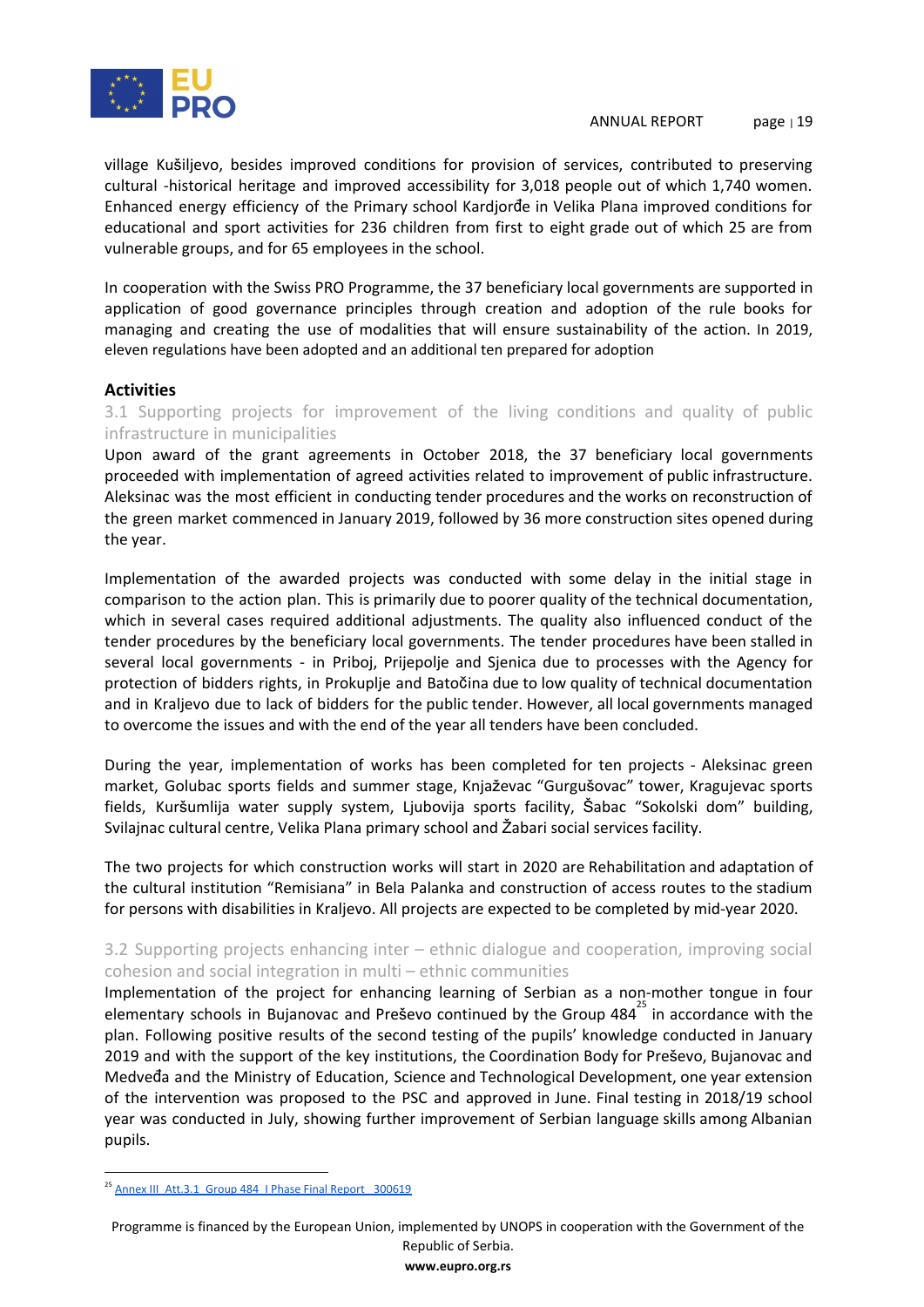

The second phase of the project implementation commenced in August, when three out of six teaching assistants confirmed their interest to continue engagement, while three additional assistants had to be selected through a public call. Their engagement started at the beginning of September, covering 667 (296 female and 371 male) pupils in 37 classes from fourth to eight grade. The same student classes as the previous year were included in order to ensure continuity of the action, as well as 44 new children, meaning that almost 800 children will benefit from both interventions. The baseline testing for 2019/20 school year was organised in October. As expected, there were no significant differences in pupils' results in comparison to the last testing conducted at the end of the previous school year. The project is underway.

At the beginning of the year, the Programme completed evaluation of 53 applications received under the Call for Proposal for Fostering Social Cohesion in 32 multi-ethnic municipalities. Total of 22 projects worth 399,793.24 Euros, out of which Programme's share is 383,913.63 Euros and applicants' cost-share 15,879.61 Euros, were approved for funding by the PSC in April 2019. Following verification of the endorsed projects, the grant support agreements were issued for 21 projects in July in the value of 372,031.44 Euros. One project<sup>26</sup> had to be cancelled before contracting, as the applicant failed to address verification request.

Total of 17 municipalities<sup>27</sup> are supported under this initiative. Six applications are supported within LOT  $1^{28}$  and 15 within LOT  $2^{29}$ . Most of the projects foreseen inter-thematic solutions, where majority of them are responding to the needs of the most marginalised groups through their socio-economic strengthening, seven intervention are working to improve local policies for national minorities and their implementation, seven projects are fostering cooperation between multi-ethnic communities in order to improve position of the excluded groups and national minorities and five projects are expected to contribute to the improved inter-ethnic relations, particularly among youth.

Upon contract signing, the info session for the grantees on their contractual obligations and on UNOPS/EU PRO's administrative requirements and procedures were conducted. The projects are on-going with the first recorded results.

# <span id="page-20-0"></span>**Management and coordination**

## <span id="page-20-1"></span>**Programme Steering Committee**

In line with its mandate, the Programme Steering Committee (PSC) supported implementation of the Programme throughout the year. Three PSC meetings were held in Belgrade - on 30 January 2019, 17 April 2019 and 16 September 2019. In addition, as per the terms of reference for the PSC, one additional public PSC meeting was held in Sokobanja on 19 September 2019. The public meeting gathered over 120 representatives of 45 local self-governments and seven regional development agencies.

Programme is financed by the European Union, implemented by UNOPS in cooperation with the Government of the Republic of Serbia.

<sup>&</sup>lt;sup>26</sup> Submitted by the Association of Health Workers of Roma Nationality

<sup>&</sup>lt;sup>27</sup> Požarevac, Bor, Priboj, Prijepolje, Sjenica, Tutin, Novi Pazar, Bela Palanka, Babušnica, Dimitrovgrad, Leskovac, Lebane, Vladičin Han,

Vranje, Surdulica, Bujanovac and Preševo

<sup>&</sup>lt;sup>28</sup> Inter-municipal projects up to 30,000 Euros

<sup>&</sup>lt;sup>29</sup> Individual municipality projects up to 15,000 Euros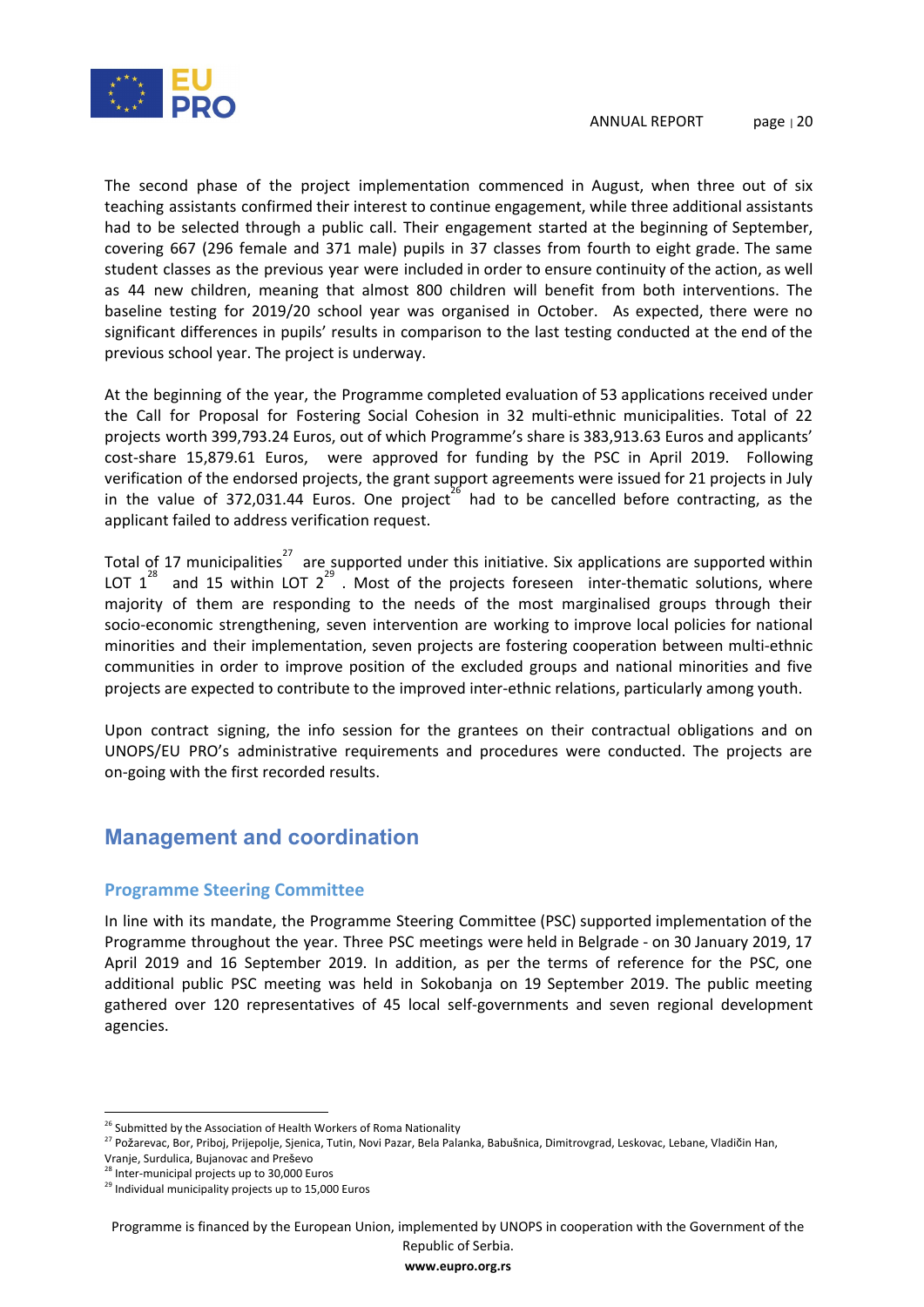

## <span id="page-21-0"></span>**Coordination**

Throughout the year, the Programme ensured coordination of activities with the relevant stakeholders. Primarily, the Programme liaised with the national and regional stakeholders in development and implementation of the public calls in line with their responsibilities. The Ministry of Economy and Development Agency of Serbia served as observers in the grant evaluation committees for enterprises and business support organisations. Likewise, representatives of the Ministry of Construction, Transport and Infrastructure participated in the evaluation of the applications related to Geographic Information Systems. Moreover, the Ministry of Economy supported implementation of the Call for enterprises by providing subsidies to regional development agencies to support applicants in the application process. The joint efforts of the programme and the regional agencies were discussed at a meeting hosted by the Development Agency of Serbia on 18 February 2019. A positive feedback was provided by the agencies on the conduct of the First Call for MSEs and the role of RDAs in the process.

The Programme also maintained coordination with relevant stakeholders related to implementation of the social cohesion activities. In the course of 2019, regular joint meetings with the representatives of the Coordination Body for Preševo, Bujanovac and Medveđa were held in order to assess progress and address issues emerged during implementation of the language project. This intervention was coordinated regularly with four schools in Bujanovac and Preševo and most importantly with the Ministry of Education, Science and Technological Development, which provided support for the continuation of the project and for realisation of pupils' testing.

The coordination with the other relevant projects managed by UNOPS is ensured, particularly for the activities with potential overlapping of beneficiaries, such as social cohesion activities with Swiss-funded Swiss PRO Programme and activities targeting local governments, business support organisations and enterprises with the Norwegian-funded Norway for you Programme. Additionally, lessons learned and best practices in relation to the design and implementation of Calls were shared and addressed.

Thirty-seven municipalities implementing local infrastructure grants are being supported by the Swiss PRO Programme with technical assistance for the inclusion of good governance principles differentiating three groups of projects according to the complexity of engagement. Seven of these are earmarked at a high level of complexity where the principle of accountability is in focus. The second group is for ten projects dealing with the participation process and non-discrimination issues, while the third group of 20 projects focusing on energy efficiency. In 2019, eleven regulations have been adopted and an additional ten prepared for adoption. The newly adopted documents regulate access to public resources and assets (sports, cultural or health facilities) with focus on the needs of vulnerable groups. Additionally, these regulations contributed to increased accountability, transparency and strengthening of anti-discriminatory policies and practices at the local level, directly benefiting more than 5,300 citizens among which 327 persons with disabilities, 1,519 children and 16 CSOs, especially women associations.

EU PRO participated in the events relevant to its activities. Namely, the Programme participated in two conferences related to social innovation. The one organised by the EU-funded project CARE - Contribution to Access of Refugees and IDPs to Rights and Employment Opportunities gathered the stakeholders dealing with the economic empowerment of the vulnerable groups in order to facilitate finding of the best solution for the project's beneficiaries through presentation of the best practice models. EU PRO presented its practice and results from the preceding interventions, while being recognised as an important contributor to social entrepreneurship development. The second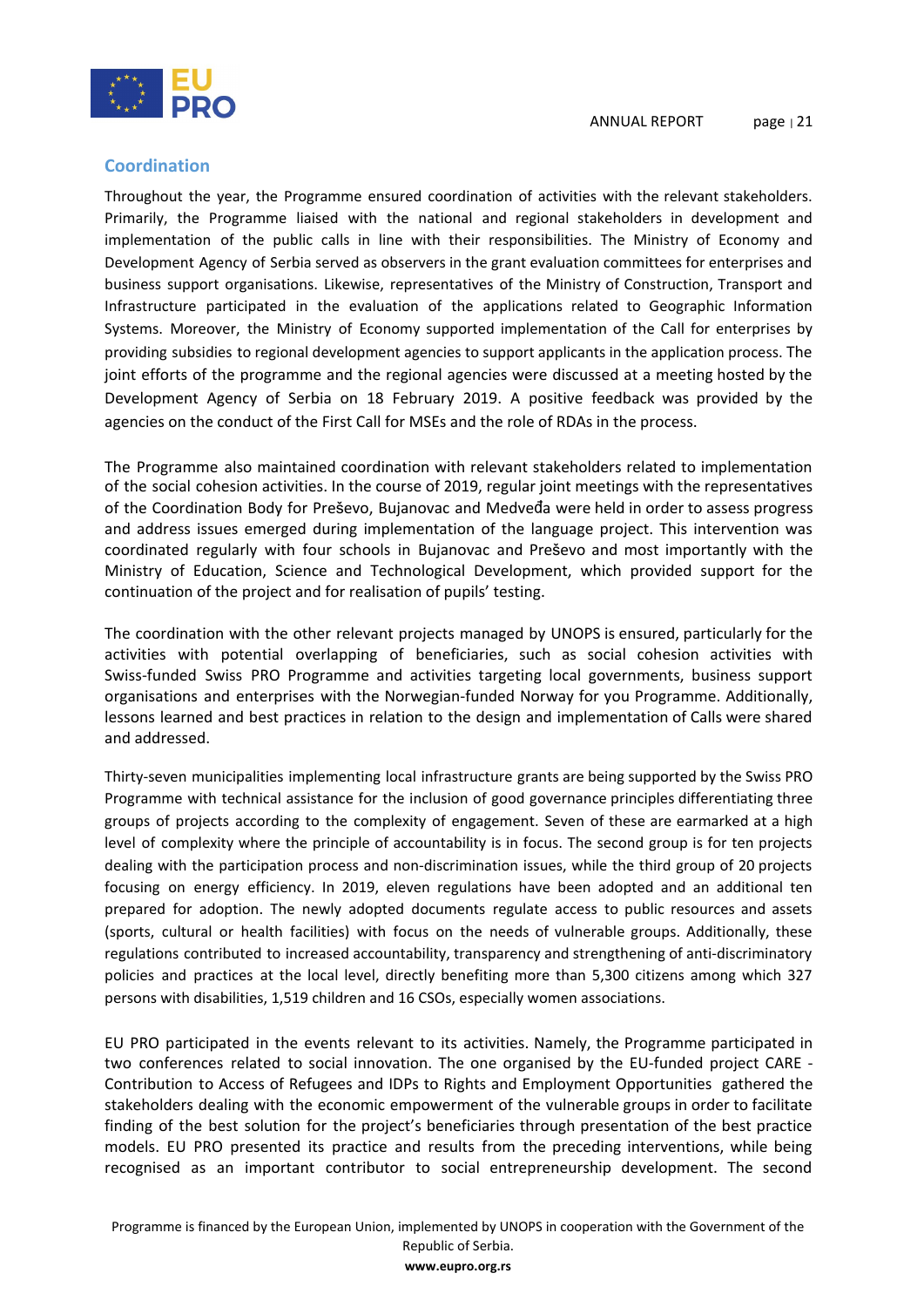

conference was organised by Smart Kolektiv in partnership with the Responsible Business Forum and funded by USAID. It was dedicated to the social entrepreneurs and organisations that have developed sustainable and successful models of social innovation across the South East Europe region. They introduced good practice examples, where Social Enterprise "Radanska Ruža", established through European PROGRES and further supported through EU PRO, was presented as successful model of social economy in agriculture.

In addition, EU PRO attended presentation of the Concluding observations and recommendations of UN Committee concerning the fourth periodic report on the implementation of the UN Convention on the Elimination of All Forms of Discrimination against Women (CEDAW) in Serbia. UN and civil sector representatives presented the key findings, welcoming the legal reforms undertaken, but underlining the need for further advancement of GE in the overall society with particular focus on economic empowerment of the most excluded groups of women.

The Programme presented the results of GIS public call and EU PRO activities on GIS development at the eight GIS network event<sup>30</sup> of the Standing Conference of Towns and Municipalities, held in June 2019 $^{31}$  and will continue to coordinate activities with the Standing Conference.

## <span id="page-22-0"></span>**Finances**

All EU PRO financial and administrative records are kept in accordance with the UNOPS financial rules and regulations. Pursuant to the aim to implement best practices in the area of accounting and financial reporting, UNOPS, including EU PRO, applies the International Public Sector Accounting Standards (IPSAS). The Programme finances, including budget, expenditures, commitments, planned funds for activities not yet approved by the PSC and those approved by the PSC for implementation are monitored by the Programme personnel on daily, monthly, quarterly and yearly basis.

These are the key financial indicators $32$  for the reporting period:

- The total delivery as of 31 December 2019 is 16,110,421.86 Euros or 64% of the total Programme budget
- The second instalment from the DEU was received in the amount of 9,994,335.55 Euros

#### <span id="page-22-1"></span>**Human resources**

Based on the annual workforce planning and established recruitment plan, the initially set-up core project team is strengthened by Senior Assistant in Social Cohesion sector based in Belgrade and additional Associate in SMEs and BSOs sector based in DS Nis. Furthermore, the core team underwent changes as several personnel have resigned for different internal posts and therefore the recruitments have taken place to ensure timely replacement of Project Manager, Sector Manager for SMEs and BSOs, Officer for Infrastructure and Associate for SMEs and BSOs for DS Novi Pazar. Retainers are engaged to support the activities of the Communications sector with expertise in language and translation, video editing and technical assessment of media equipment. Gender equality and diversity are addressed in all of the recruitment processes.

<sup>&</sup>lt;sup>30</sup> The GIS network is part of the project "SCTM Institutional Support", funded by SDC. The purpose of this informal network is to gather LSGs to share experience in using modern technologies in the management of spatial development of local communicates. <sup>31</sup> For more details on the event visit

http://www.skgo.org/vesti/detaljno/2191/odrzan-osmi-sastanak-skgo-mreze-za-geografski-informacioni-sistem

<sup>&</sup>lt;sup>32</sup> The final financial figures will be provided in certified financial reports but information provided in this Report provides insight into the spending trends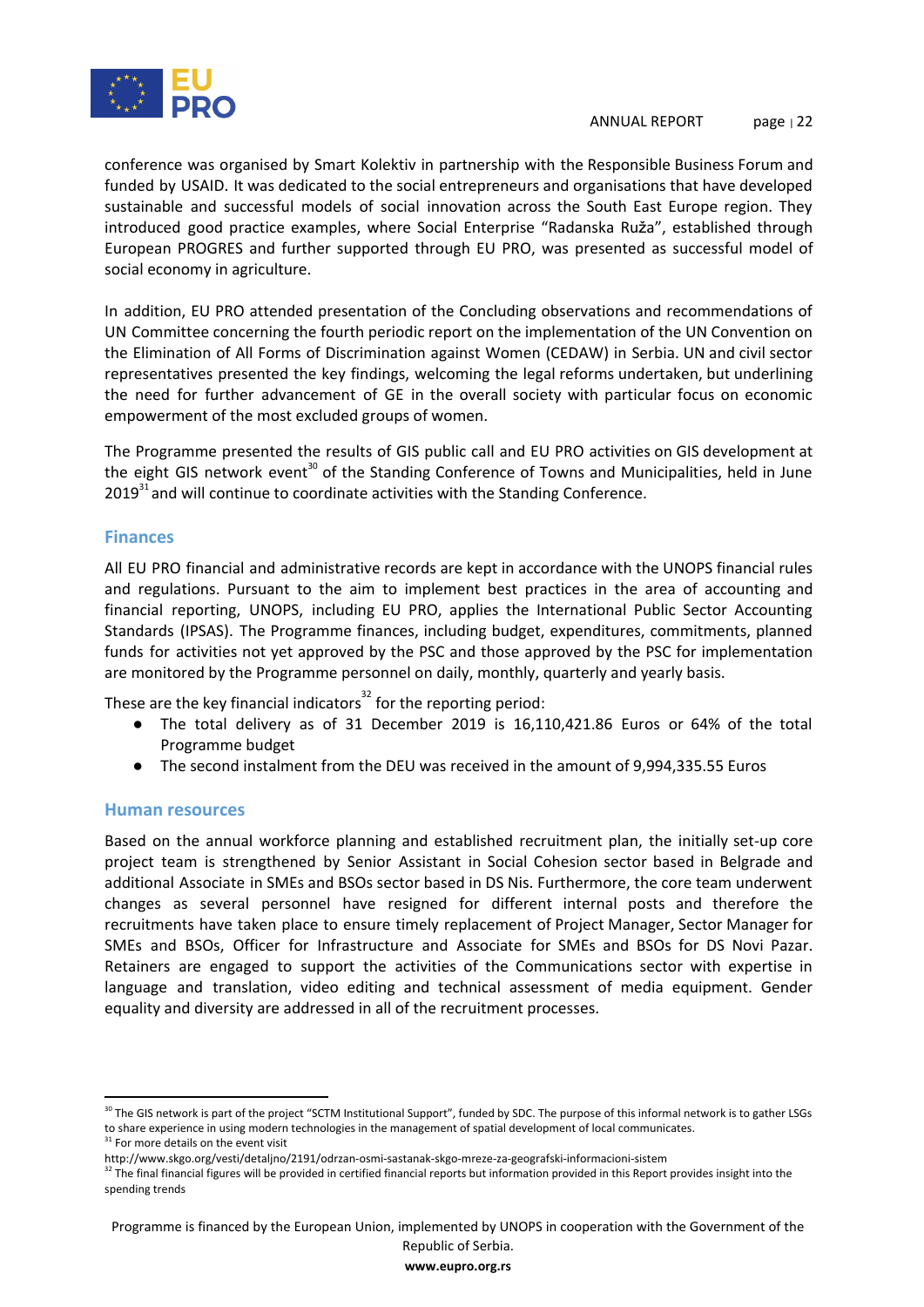

The performance of Programme personnel is continuously assessed throughout the yearly performance cycle. During the reporting period, personnel completed performance reviews for 2018 and established individual performance related objectives for 2019. The objectives are set as SMART, allowing evaluation of individual engagement, contribution and results achieved.

While establishing performance objectives for 2019, personnel worked on their development plan using the opportunity to undertake training available from the UNOPS corporative funds. Following individual development plans, Programme established its learning plan for 2019. In summary, following trainings have been addressed in 2019:

- Five personnel have completed oneUNOPS Projects Training in order to learn how to use the new enterprise portfolio and project management system in UNOPS
- Three personnel have completed Health, Safety, Security and Environmental (HSSE) Management Implementation Training
- Communications Manager is admitted to Leading People at UNOPS Programme which will continue into 2020
- Six personnel have completed a training on Gender Equality in Sustainable Project Management
- Programme Assistant for Infrastructure and Programme and Communications Assistant have completed Mainstreaming Gender Equality in Infrastructure course
- Programme and Communications Assistant has completed a course on Emergency Procurement Procedures and UNOPS Legal Framework as well
- Programme Assistants for SMEs and BSOs have completed Ethics and fraud prevention in procurement training, Online UN Training on Sustainable Procurement and First Aid Training
- Two personnel have completed Results-Based Management (RBM) e-Course
- A great number of personnel have underwent corporately available online courses dealing with personal and professional development topics, such as leadership, management, effective delegation and emotional intelligence, as well as UNOPS Mandatory training

## <span id="page-23-0"></span>**Logistics**

Logistics arrangements for the Programme are in place. The UNOPS Serbia Offices which facilitate Programme personnel with duty stations in Niš, Novi Pazar, Vranje and Belgrade provide complete working environment throughout the year. Travel plan that is in place on the level of UNOPS Serbia Office compiles all UNOPS' Programmes in Serbia and as such enables planning, coordination and tracking of all travels including the trips made by Programme personnel. Programme activities are supported with the fleet of 12 vehicles, meeting the operational needs. During the year, several vehicles were reallocated between duty stations in order to maximize the operational needs. Programme vehicles made the total mileage of 250.000 Km, which is equivalent to the continuous trip around the globe for six times.

Logistics continues to provide full support in organization of workshops, trainings, info sessions, Ambassador's visits, personnel meetings and other numerous events being carried out by Programme.

## <span id="page-23-1"></span>**Security**

No security issues or threats for Programme personnel or the implementation have been recorded during the reporting period. Security and Logistics briefings were provided by Security Focal Point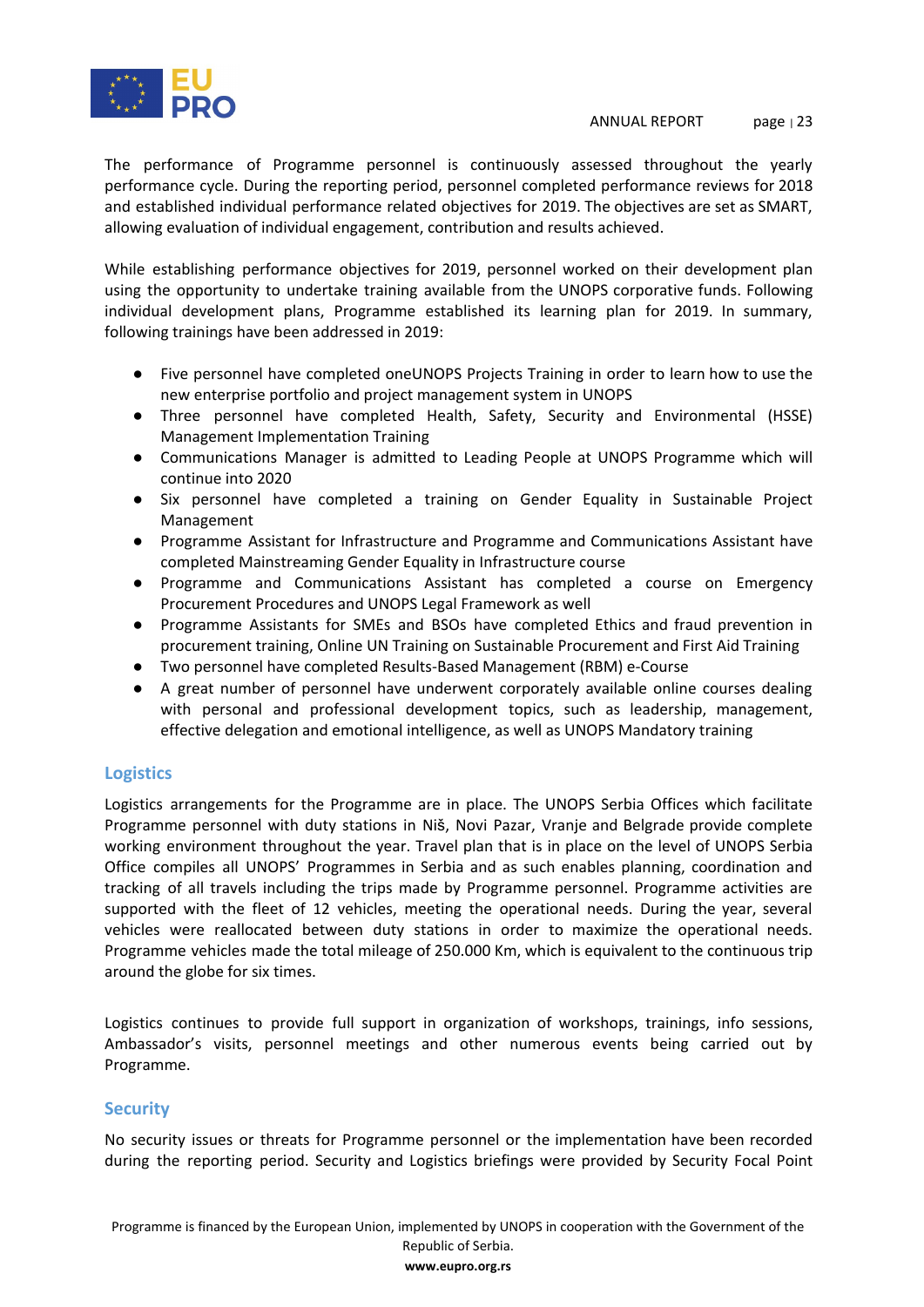

(SFP) and Logistics Unit to all newly employed personnel during the induction briefing programme, with special emphasize on travel, road and premises safety;

- The UN Department for Safety and Security (UNDSS) Officers visited all Programme Field Offices as part of the annual plan. No security issues were identified and compliance with security and safety standards were confirmed;
- Two mandatory security SMS Communication Test were performed with notable success ratio by Programme personnel. Two satellite phone communication tests were also successfully conducted by Programme personnel from the Field Office in Nis;
- All personnel completed mandatory security training (BSAFE) and passed the internal driving test.

## <span id="page-24-0"></span>**Information Communications Technology**

During the reporting period - internet, email traffic, project website ([eupro.org.rs](http://eupro.org.rs/)), Intranet and ERP infrastructure were functional and operational:

- New project management tool oneUNOPS project has been introduced and utilized.
- Complete email infrastructure has been transferred to GMail platform
- Project files have been migrated to Google drive. This transition improved accessibility to project files from offices in Nis, Novi Pazar and Vranje.
- On-call ICT support assistant for the office in Belgrade has been transferred to full time in June 2019, in line with increased activities related to the transition to a new working platform.
- Mobile telephone operator has been changed from Telekom Srbija to VIP Mobile after expiration of the original contract with Telekom Srbija AD and conduction of procurement process in January 2019.
- 23 active email accounts of programme staff within the project were active in 2019 , with one distribution list and two generic email accounts

## <span id="page-24-1"></span>**Assets and inventory**

EU PRO Project assets and inventories consist of items transferred to EU PRO from European PROGRES and predecessors projects with items purchased from project funds during the implementation in order to support project implementation. ICT equipment has been purchased during the reporting period:

- 24 laptop computers, 14 monitors and 5 mobile phones have been delivered for the majority of EU PRO staff and core administration
- Three web conference sets purchased in order to increase communication with distributed offices via newly established Google Meet conference tool
- Total of four laptop PCs have been ordered for in order to replace outdated computers inherited from European PROGRES project

Project fleet counts 12 vehicles. There were no donations of project equipment during the reporting period.

#### <span id="page-24-2"></span>**Procurement**

The main goal of the procurement processes conducted in the period January-December 2019 was efficient and effective support to all activities related to achievement of the Programme results.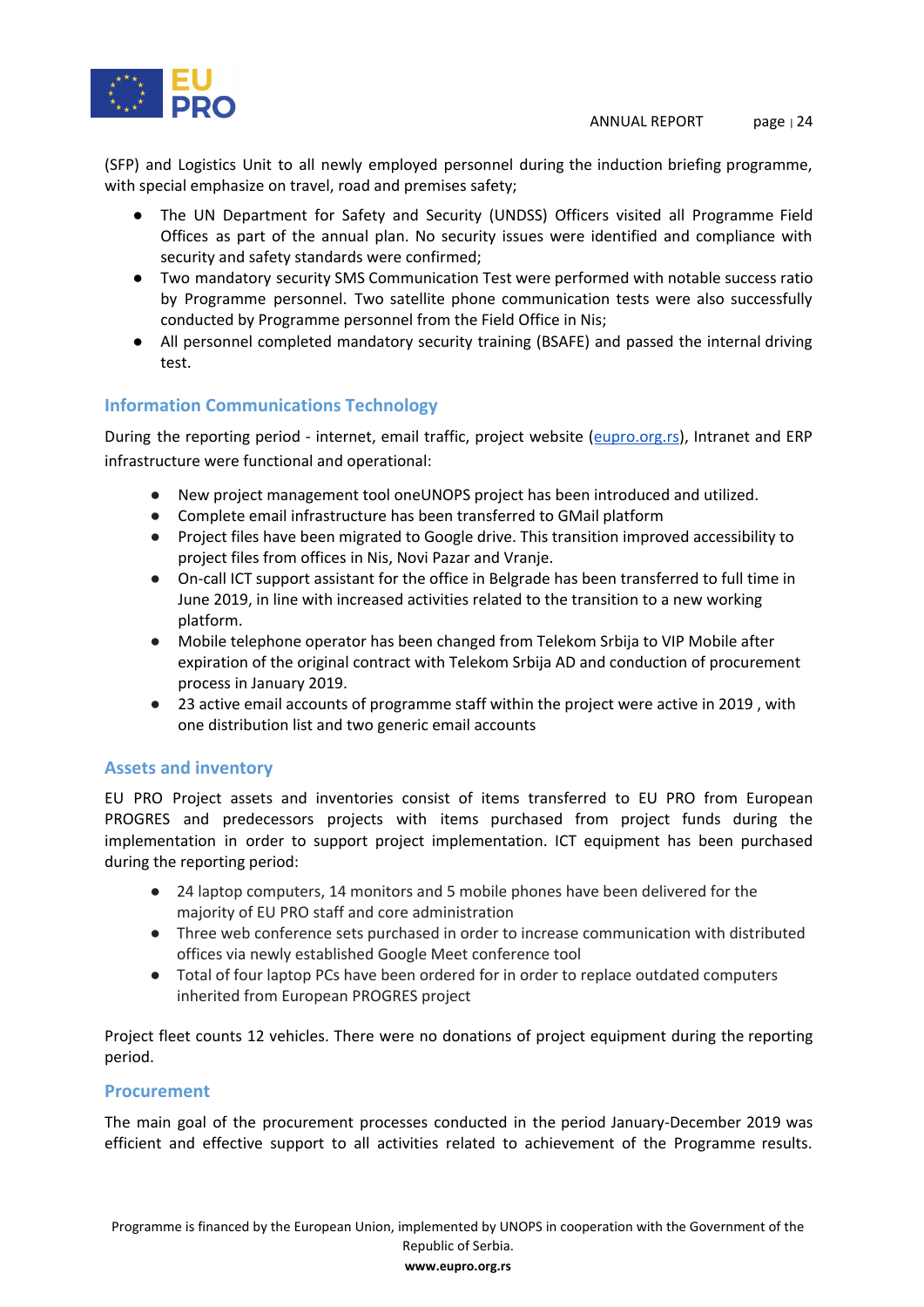

Through good communication between the Programme and Procurement Unit, professionally conducted, fair and transparent processes the best value for money was ensured.

In order to enable better visibility and outreach of two Public Call for Proposals (CfP for Business Support Organizations and CfP for Procurement of Equipment and Provision of Services for Entrepreneurs, Micro and Small Enterprises) purchases such as provision of posters, promo material, database for SMEs, provision of services for Digital Media Outreach for CFP and access for SMEs data portal were conducted. As a result almost 9000 letters with detailed information on the Second Public Call were distributed to active companies, potential beneficiaries. Also, provision of media campaign services and organization of several info sessions with aim to enable better outreach to potential applicants were provided with the support of the Procurement Unit.

Two DRP training sessions, RRA orientation meeting and BSO orientation meeting were also organized during the year, as well as already traditional calendar competition award ceremony and related purchases of IT equipment and mobile phones for the winners.

Purchase of promo material and desk calendars were successfully conducted as well procurement of TV broadcasting equipment as purchases of higher value.

Procurement Unit conducted 33 various procurement processes in total and in accordance with the value of the goods, works or services and nature and complexity of the requirement, the statistic of all conducted solicitation processes is as follows:

- 15 Shopping processes, i.e. small value purchases up to USD 5,000.00
- 17 Requests for Quotations processes, i.e. purchases of USD 5,000.0 to USD 50,000.00
- One Invitation to Bid process, i.e. purchases of value more than USD 50,000

## <span id="page-25-0"></span>**Grants**

EU PRO is predominantly using grant methodology which gives ownership over the projects to the grantees while the Programme maintains monitoring and advisory roles. The grant methodology therefore is an important capacity building tool and contributes to sustainability. Pursuant to transparent selection process of the grantees, the Programme issued the following Grant Support Agreements (GSA) in the second year of its implementation:

- 103 GSAs for Micro and Small Enterprises and Entrepreneurs;
- 19 GSAs for the Development of Geographic Information Systems;
- 21 GSAs for Social Cohesion Projects in Multi-Ethnic Municipalities;
- 20 GSAs for Business Support Organisations;

During 2019, the Grant Administration Unit also provided support to the administrative management of nine Calls for Proposal (CFPs) and Grant Support Agreements (GSAs)<sup>33</sup>, verification of financial/procurement reports<sup>34</sup>, as well as payment processing<sup>35</sup>, registrations with the VAT Office<sup>36</sup>,

Programme is financed by the European Union, implemented by UNOPS in cooperation with the Government of the Republic of Serbia.

<sup>33</sup> Formulation of Detailed Regulation Plans (CFP 01-2018), Development of Execution Designs for Economic Infrastructure Projects (CFP 02-2018), Economic Infrastructure Projects (CFP 03-2018), Local Infrastructure Projects (CFP 04-2018), Procurement of Equipment and Provision of Services for Entrepreneurs, Micro and Small Enterprises - Phase I & Phase II (CFP 05-2018), Introduction and Development of Geographic Information Systems (CFP 08-2018), Fostering Social Cohesion in Multi-Ethnic Municipalities (CFP 09-2018), Business Support Organisations (CFP 05-2019), Second Public Call for Proposals for Procurement of Equipment and Provision of Services for Entrepreneurs, Micro and Small Enterprises (CFP 10-2019)

<sup>&</sup>lt;sup>34</sup> Verification of 110 financial/procurement reports

<sup>&</sup>lt;sup>35</sup>275 Requests for Payments of first and second instalments

<sup>&</sup>lt;sup>36</sup>216 registrations with the VAT office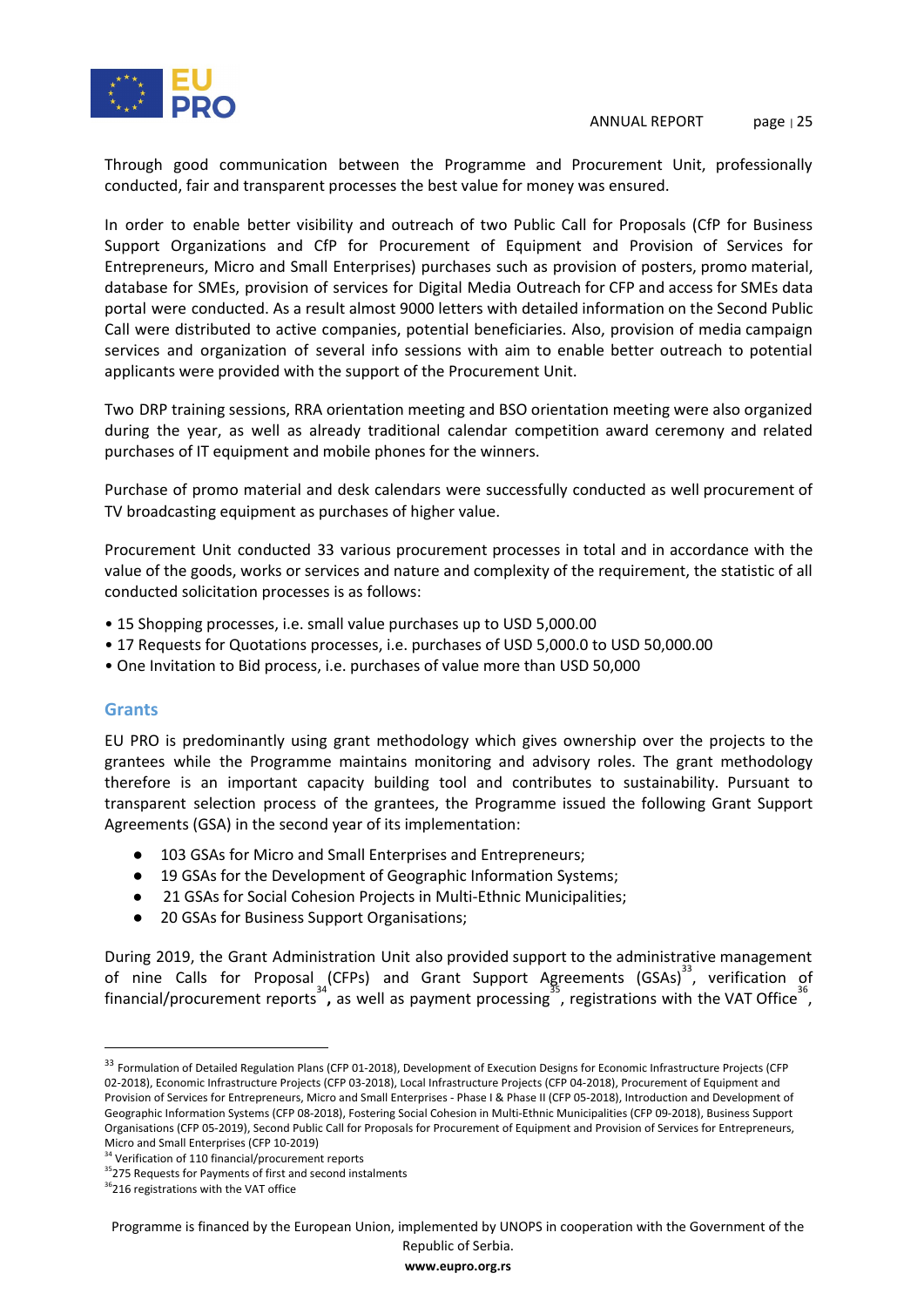

offered administrative assistance in CfP application evaluation processes and budget verifications and  $\frac{37}{2}$ .

## <span id="page-26-0"></span>**Reporting and monitoring**

EU PRO has the contractual obligation to produce the inception, the quarterly, the annual and the final reports.

Three quarterly reports were produced during 2019 and all were unanimously adopted by the PSC. The Reports were presented to the key beneficiaries at the PSC meetings, and are available to the general public at EU PRO website. The First Quarterly Report covered the period from 1 January to 31 March 2019, the second covered the period from 1 April to 30 June 2019, while third covered period from 1 July to 30 September 2019. All three quarterly reports provided overview of progress and performance, update on the management issues, review of the risks and issues, quality and sustainability considerations, insight into the key milestones for the next reporting period, and information about the lessons learned.

This is the second Annual Report and it covers the period from 1 January until 31 December 2019. It follows the structure of quarterly reports but includes a range of annexes that provide deeper insight into the Programme performance and the revised overall Work Plan.

EU PRO' personnel produces monthly reports and weekly updates. The Programme also prepares monthly reports for UNOPS Serbia and although not a contractual obligation these could be provided to the MEI and the donor upon request.

# <span id="page-26-1"></span>**Risks and issues**

*Implementation dynamics of the local infrastructure projects may be slowed down due to poorer quality of technical documentations.* The quality of technical documentation has proven to be of lesser quality in several local infrastructure projects. This caused delays in preparation of technical documentation for tenders and resulted in discrepancies in estimated value of works. In response, the Programme engineers worked closely with the local governments to improve the designs, which caused delays in preparing the technical specifications. The variations to the estimated costs were mitigated by increased municipal cost share contribution.

*Lower approval rates for projects submitted by enterprises and entrepreneurs, though justifiable, may influence lower response rates for the future calls.* Reducing risks of failure or misuse of funds was particularly important for assistance to enterprises, and this has been managed with a strict evaluation and monitoring process, resulting in a lower passing rate of 23% for projects proposed for funding as a result of the first Call for MSEs. To mitigate the risk of lower response rate for the second Call, the Programme implemented carefully designed communication campaign which included testimonials of beneficiary entrepreneurs and direct communication with eligible enterprises by sharing information on the available opportunity. The approach was proven successful with receipt of 551 applications in response to the call.

*Demanding project development and implementation mechanisms may be overwhelming for entrepreneurs and enterprises.* Twelve out of the 106 awarded enterprises have retracted from project implementation immediately upon award. The main reasons include change in business approach or relevance of the approved intervention, but also acknowledged lack of capacities in

Programme is financed by the European Union, implemented by UNOPS in cooperation with the Government of the Republic of Serbia.

<sup>&</sup>lt;sup>37</sup>23 budget revisions and time extensions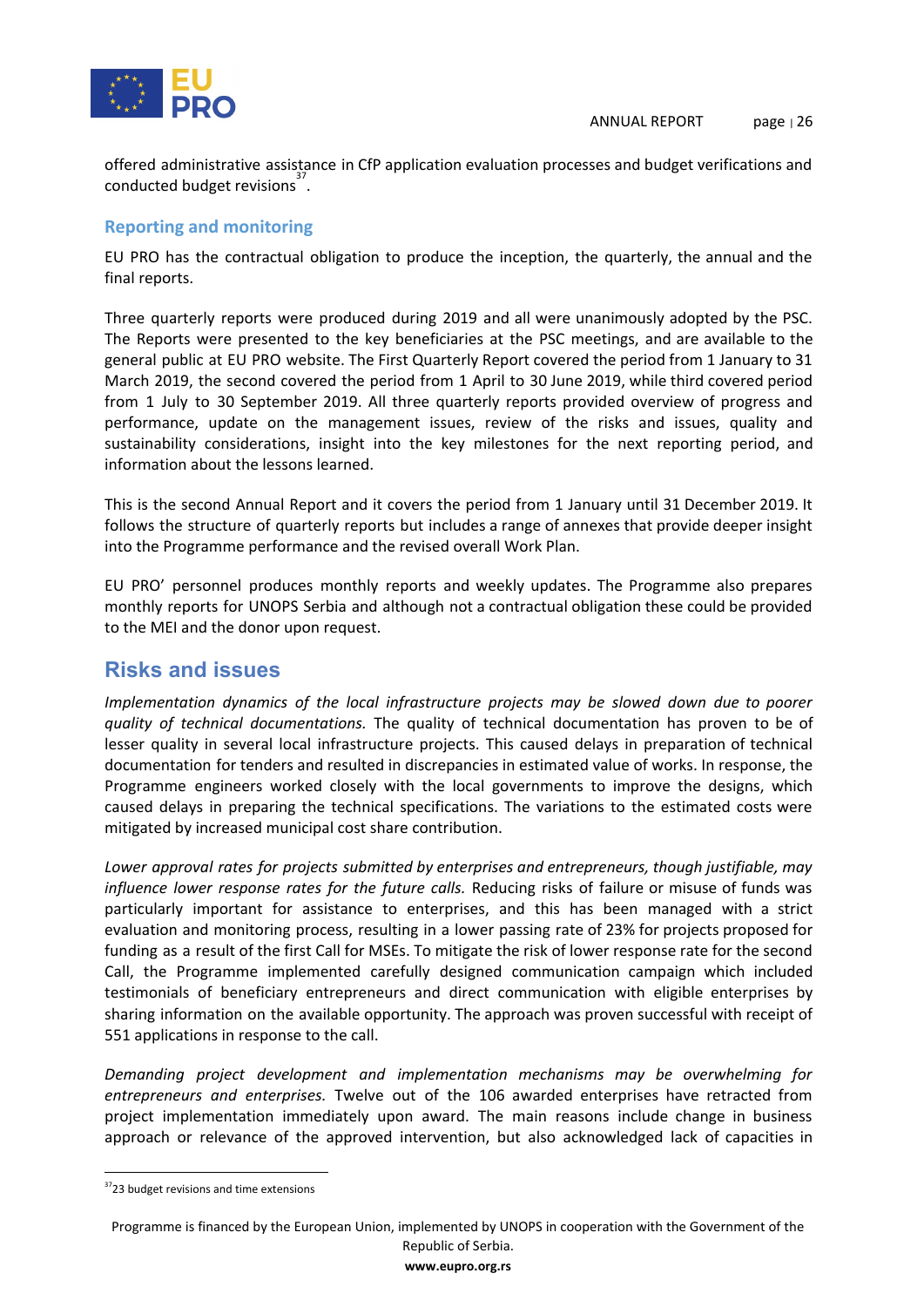

beneficiary businesses to implement grant agreements and commit to achieving projected results. Though the Programme may not lower its requirements for implementation of the grant agreements, the expectations are communicated more widely during the promotion of the Call. Similarly, the Programme simplified application process with the second Call for MSEs with reduced quantity of supporting documents.

*Great interest of enterprises and entrepreneurs in the Programme combined with lower average value of requested funds may result with significantly higher number of supported projects.* Successful implementation of the first Call for MSEs was followed by extensive interest in the second Call for MSEs resulting in 551 applications. This, combined with lower average value of requested funds of 24,000 Euros per project will likely result in significantly higher number of supported projects. The set objective for this activity of 150 projects will likely be surpassed by at least 33% which will bring additional workload and burden to the Programme team. Thus far the risk is mitigated with greater number of retainers assisting the evaluation process.

*Local elections announced for spring of 2020 could slow down progress of activities conducted by local administrations.* The Programme awarded 96 projects to be implemented by 56 local administrations out of which 11 are closed in 2019. With the upcoming local elections announced for April 2020, implementation pace may slow down during the pre-election campaigns. Moreover, as the Programme plans to advertise the final Call targeting local governments, prioritisation of projects proposed for funding may be under political influence more than usual. Finally, personnel changes in local administrations may result with new setbacks in implementation. To mitigate the risk, the Programme puts additional efforts to, wherever feasible, finalize projects during the first quarter of 2020. In addition, the need for limited no cost time extension is being assessed.

# <span id="page-27-0"></span>**Quality**

Participants of trainings and meetings organised by the Programme continuously confirm the quality of events and provided materials through positive evaluation records. For example, the trainings related to organisation of meetings and facilitation of stakeholders in the early public review of detailed regulation plans conducted in February 2019 have been positively evaluated with an average grade of 4.89 out of 5.00, indicating the quality of the training content and achieved training objectives, along with other elements such as training materials and methods. Likewise, evaluations of the info sessions conducted for the Calls for MSEs and BSOs attended by 685 and 134 participants respectfully confirm that over 95% of participants have evaluated the sessions as very useful or useful, again contributing to confirmation of the quality of provided materials and methods.

Evidence of the implementation of the quality control principle, Programme ensures through transparent processes of selection of the eligible proposals through the call for proposals, evaluation of their relevance to the Programme's results and finally through their acceptance by the Programme Steering Committee. Pursuant to endorsement of the PSC, and prior to contracting, the Programme conducts in-depth review of the endorsed project proposals in order to confirm contractual obligations with the grantees, and improve quality by addressing potential indefiniteness and inconsistencies. More detailed elaboration of the key activities, better defined criteria and process of the selection of the beneficiaries, strengthening of the sustainability aspects will lead to more efficient and effective implementation of the projects, ensure reaching of the planned results and enhance positive impact on the target groups.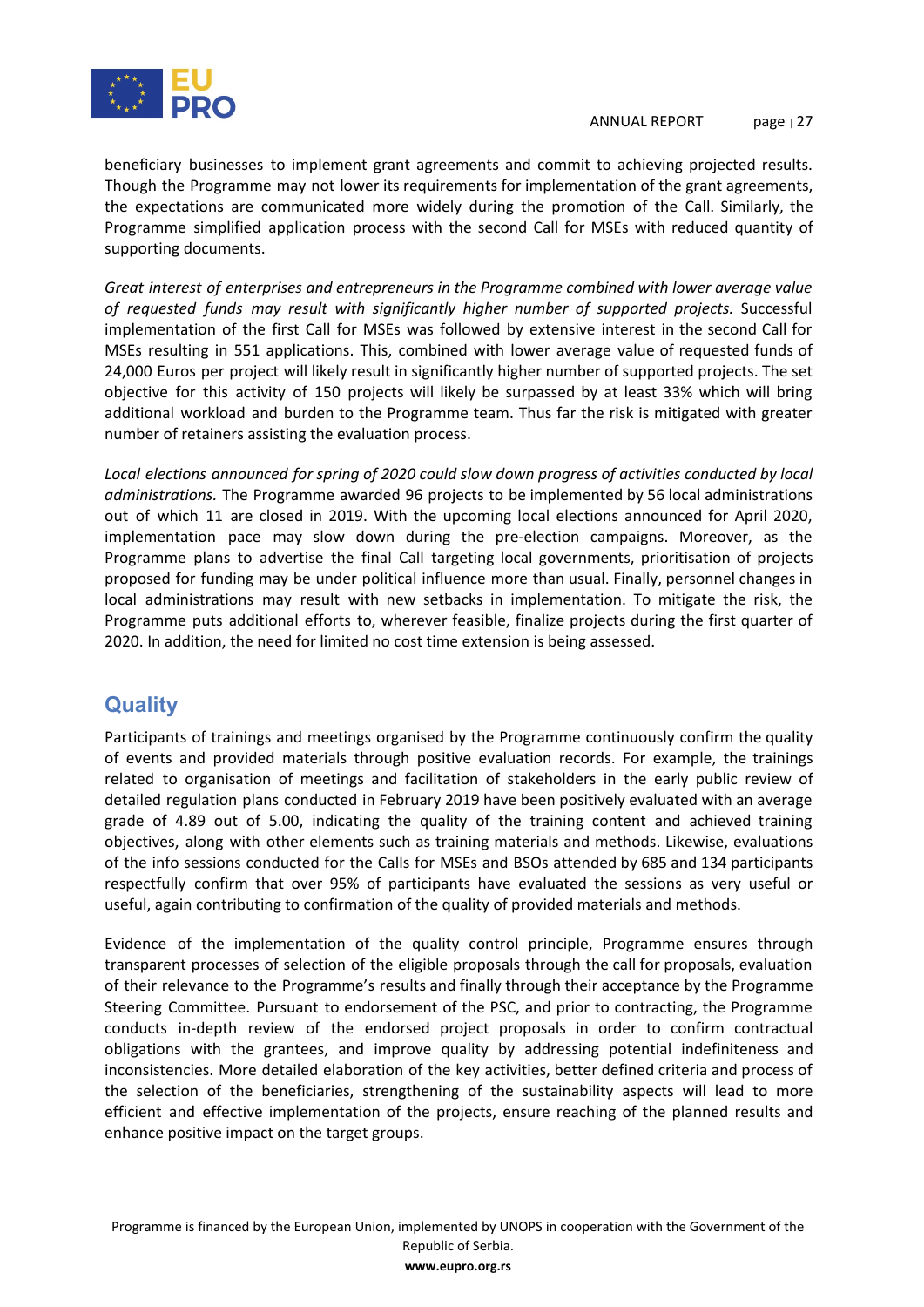

During implementation of the grant agreements, the Programme provides continuous support to the grantees by close monitoring and coordination. During the construction season, infrastructure projects are visited by EU PRO engineers at least bi-weekly. Likewise, all other interventions supported by the Programme are followed in line with the set milestones. Additional efforts are invested to build capacities of grant implementation teams, also contributing to sustainability.

The quality of supported projects is in some cases confirmed by external technical bodies. In this respect, at one of the most prominent urban planning events in the region, the 28th International Urban Planning exhibition, held in Niš on 8 November, the Detailed Regulation Plan for Stari Grad (Old Town) in Užice whose development is conducted through the Programme received second prize in the category of detailed regulation plans evaluated against 26 plans submitted from throughout Serbia $^{38}$ .

UNOPS conducted four quarterly quality assurances of the Programme in 2019, confirming the Programme is managed in line with corporate requirements.

# <span id="page-28-0"></span>**Sustainability**

By their nature project activities are indirectly contributing to all Sustainable Development Goals (SDGs), but specifically to the SDGs relating to Good Health and Well-Being (SD3), Quality education (SD4), Gender Equality (SD5), Clean Water and Sanitation (SD6), Affordable and Clean Energy (SD7), Industry, Innovation and Infrastructure (SD9) and Reduced Inequalities (SD10).

The implementation of the EU PRO Gender Action Plan (GAP) is advancing<sup>39</sup>, contributing further to the enhancement of the gender aspects in the Programme's activities and raising awareness on gender issues among the personnel. The Programme ensured that gender mainstreaming is an integral part of all published CFP, by envisaging provision of additional points for the applications contributing to the promotion of gender equality (GE). For example, the last published CFP for support to entrepreneurship encouraged promotion of women entrepreneurship and GE, by giving extra points to the applicant enterprises owned by women and to the proposals envisaging employment or other benefits for women. In this way, the applicants were motivated to incorporate GE initiatives into their project proposals. In cooperation with the Swiss PRO Programme, continued support was provided to the beneficiary LSGs to include GE elements in infrastructure projects within good governance–related activities. In addition, all EU PRO personnel completed mandatory and 79% completed recommended gender related courses. Furthermore, the personnel participated in the presentation of the new UNOPS' Gender Mainstreaming in Projects Guidelines organised by the RSPO Gender Focal Point.

The Programme activities is ensuring implementation of all three pillars of sustainable development at the planning, design and later on at implementation stage.

Process of adoption of the planning documentation through early insights and participation of relevant participants ensured social sustainability in the early planning stage. Later on, creation of the job opportunities generated by completed activities foreseen by the planning and design documentation will ensure social sustainability. Implementation of the economic infrastructure project is already having impact on increasing competitiveness that will result in job creation in the

<sup>&</sup>lt;sup>38</sup> Source: https://www.uziceoglasnatabla.com/ii-nagrada-na-medjunarnom-sajmu-urbanizma-u-nisu/

https://www.tv5.rs/2019/11/15/jp-uzice-razvoj-dobilo-nagradu-za-izradu-plana-detaljne-regulacije-stari-grad/ Annex [V\\_Att.5.1\\_EPR\\_Gender](https://docs.google.com/spreadsheets/d/1Gx4QWdwqgjqKLm9ihGoie_hr7IyTfRjb/edit#gid=553958050) Plan\_status\_v3\_Dec 19

Programme is financed by the European Union, implemented by UNOPS in cooperation with the Government of the Republic of Serbia.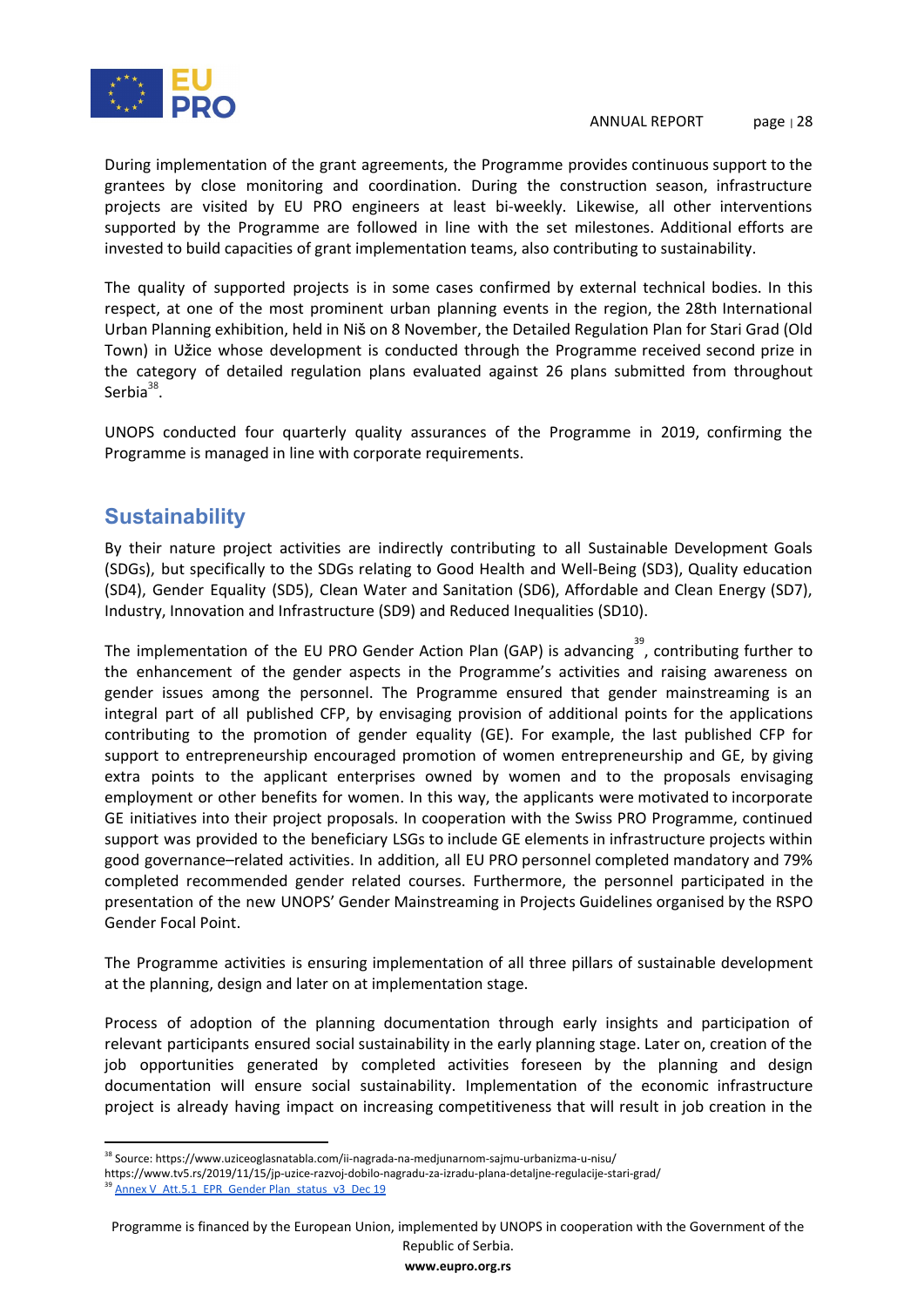

first year upon Programme implementation when full benefits could be measured. In addition, Programme is targeting support to excluded groups living in multi-ethnic communities, so it is expected that local infrastructure projects will create to socio-economic empowerment of vulnerable groups on a long-term prospect (completed renovation of school and the kindergarten in Balajnac is already creating better and equal conditions for education for Roma children in Merošina Municipality.

The Programme is ensuring environmental sustainability through creating strategic environmental impact assessments in the planning stage. Through applying legal framework during the design and implementation stages, Programme is ensuring no impact or reduced impact on nature, by creating energy efficiency solutions during the design stage and by ensuring LSGs are addressing environment protection principles throughout implementation stage.

All infrastructure activities are promoting competitiveness and local economic growth thus ensuring economic sustainability. Effectiveness through growth of living standard and quality of life will have impact to growth of GDP per capita.

## **Lessons learned**

*Introducing conditions for transferring of the first tranches to the grantees only after they deposit their cost share contribution has proven effective.* Namely, having that there are different mechanisms to secure Programme funding, one of which being dual signature to the project bank accounts, the EU PRO had various approaches for conditions for transferring Programme funds. For the grants selected through the infrastructure calls, the grantees were obligated to transfer cost-share amounts as pre-condition for the second tranche of the Programme, whereas for the grants selected through the call for enterprises, this was the pre-condition for transfer of the first Programme tranche. Even though there are pros and cons for both approaches, the latter yielded better results, as it expedited the process of the beneficiary securing the mandatory cost-share funding.

*Vetting of technical documentation relevant for project proposals should be introduced during the evaluation of the project proposals.* The experience shows that in many cases, the quality of technical documentation backing the projects selected for implementation is not at the satisfactory level, i.e. with fewer details and estimated values that are not up to date, creating further delays in implementation. During the Evaluation process additional time should be set aside for site visits to all applicants, in order to check the allegations of their proposal, as well as the quality of available technical documentation. The Public Calls should include also the extended description of the eligible costs related to infrastructure projects, which should be in line with the standard content of the design summary.

# <span id="page-29-0"></span>**Communications and Visibility**

Throughout the year all EU PRO activities and results were promoted through traditional media. Thirty one press releases and nine media announcements were issued generating 2,005 media reports of which 822 (41 percent) were in the national media, while 1,183 of all published stories (i.e. 59 percent) were issued in regional and local forums.<sup>40</sup> This is a two-fold increase in number of both total and national media reports in comparison to coverage recorded during the second year of the predecessor Programme, European PROGRES (1,070 media reports, out of which 426 was published in the national media). Forty-two percent (42 %) of all used the issued Programme press releases verbatim.

Programme is financed by the European Union, implemented by UNOPS in cooperation with the Government of the Republic of Serbia.

<sup>&</sup>lt;sup>40</sup> The data covering the period 1 January-30 November 2019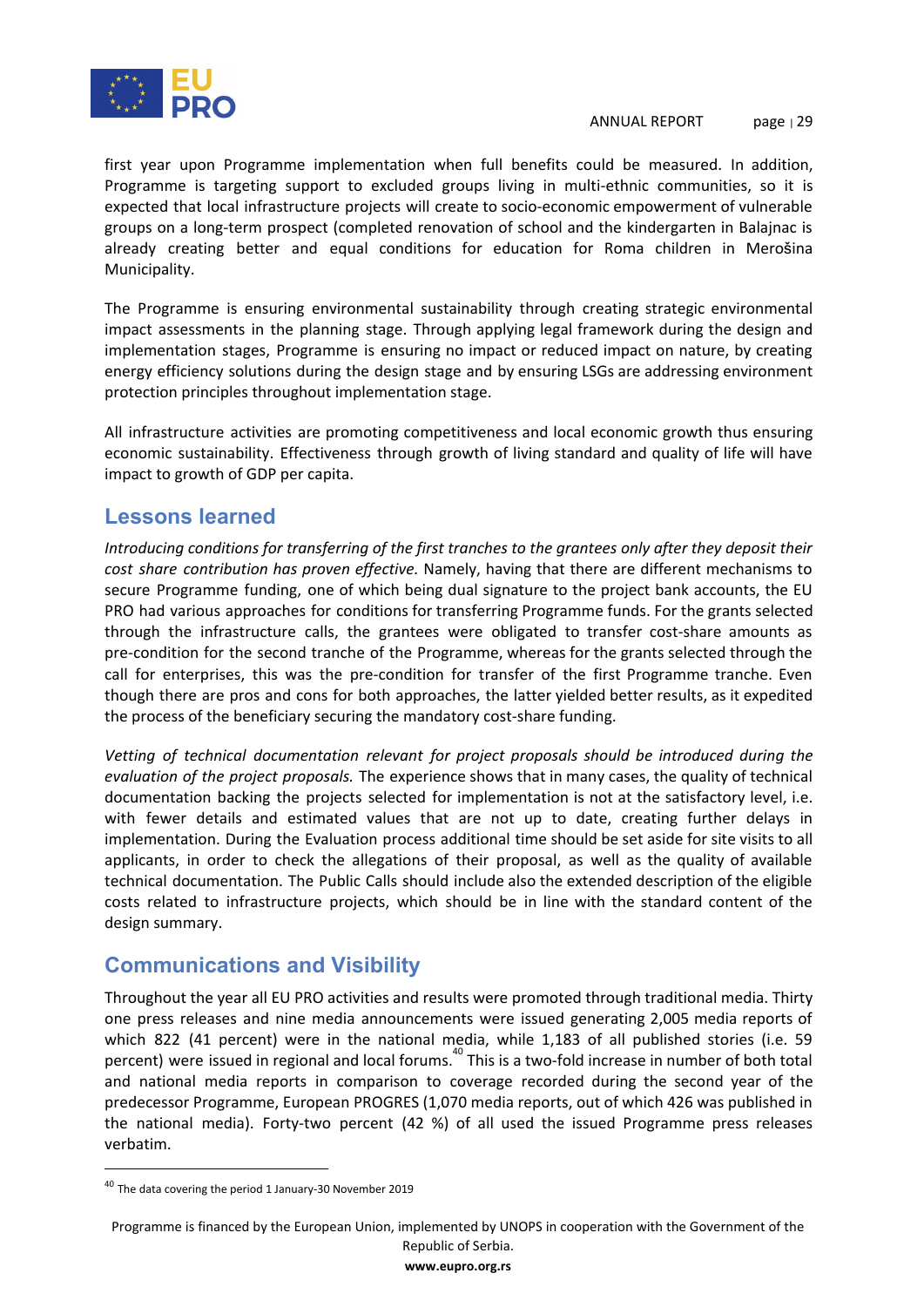

Due to the number of projects and funds allocated for their realisation, by far the largest number of reports, namely 889 media stories, focused on the support to infrastructure and the projects approved within the five public calls. The great interest, as always, was attracted by the visit of the Head of DEU to Programme Areas and high level events, resulting in 340 media reports, while the 625 featured the support provided to the micro and small enterprises, out of which 240 related to the Second CFP for Procurement of Equipment and Provision of Services for MSEs.



Additionally, eight media interviews were organised, out of which four were broadcasted on national TV and radio stations, namely Radio Television of Serbia, and Radio Belgrade, while one interview was organised for the Head of the Delegation of the European Union with regional web portal Južne Vesti.

The EU PRO website, has been regularly updated throughout the year and visited over 100,000 times by more than 60,000 unique visitors. Accordingly, by far the most visited page on the Programme website was the page dedicated to Public Calls that received 21,647 visitors.

In 2019 the Programme Facebook and Twitter accounts followership has grown to reach over 16,000 and over 1,000 by December 2019, a 62 and 16.5 percent increase respectively. The Facebook page remains the most efficient communication channel for the Programme, reaching 887,995 people and attracting 3,908 post likes.

In total twelve events and high level visits took place of which four were attended by DEU and MEI representatives over the course of 2019. This includes six high level events hosting over 500 Programme stakeholders and beneficiaries and six high level field visits across the EU PRO Area of Responsibility (AoR).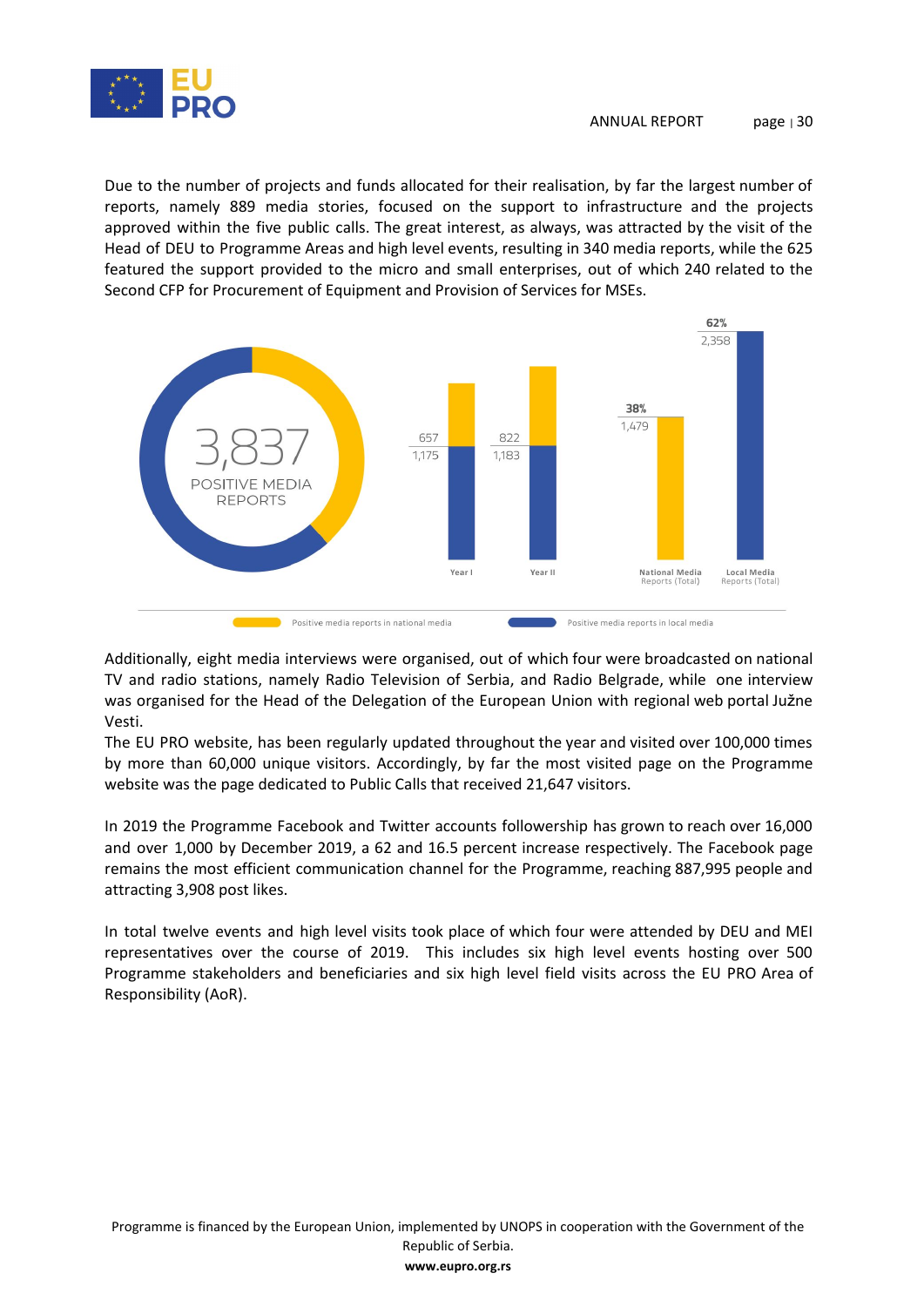



A total of thirty six (36) EU PRO and AoR related briefing notes and project overviews were prepared upon the Delegation of the European Union (DEU) and Ministry of European Integration (MEI) request for various purposes. Nineteen briefing notes and seventeen project overviews were prepared upon the Delegation of the European Union (DEU) and Ministry of European Integration (MEI) request for various purposes – high level events and/or visits, contribution to general national development overviews, reports and statistics or update of economic, social and political development.<sup>41</sup> Transparency of all selection processes following CFPs was supported through the development and publishing of five result info sheets. <https://www.eupro.org.rs/en/svirezultati/rezultati>

A major effort was undertaken to promote two Sector based campaigns - the second public orientated Calls for Proposals for Procurement of Equipment and Provision of Services for Entrepreneurs, Micro and Small Enterprises (SME CFP) and 2020 Calendar Competition. Both included development of visual identities, extensive traditional and social-media campaigns, production of various print and web communication products and direct outreach via 13 info sessions in the AoR, email and post. Each of the 13 info-session organised by the Sector was announced and covered with a media presence which in addition to the press release announcing the Call resulted in 225 media reports.

In Social Media, a total of 302 Facebook posts were liked 3,908 times and attracted 14,829 page likes and 14,974 followers. Similarly, 155 Tweets were liked 1373 and retweeted 600 times, attracting 984 likes while the fifteen posts on the Programme's Instagram page received 648 likes and 2,537 views. The page itself received 2,394 new followers. Finally, the YouTube page has been populated with the eight MSE CFP promotional videos and the recording of the online info session attracting close to 10,000 views.

The direct media placement included prominent positioning of the web banner on the six key business web portals and generated a total of 476,647 impressions and 937 clicks. In addition two promotional video spots were broadcast 352 times on ten regional and local TV stations, while in the same period the radio spot was aired 200 times on two national and 15 regional radio stations.

Programme is financed by the European Union, implemented by UNOPS in cooperation with the Government of the Republic of Serbia.

<sup>&</sup>lt;sup>41</sup> The Overview of communications work is available in the  $\frac{\text{Annex IV, Attachment } 4.1}{\text{Annex IV}}$  $\frac{\text{Annex IV, Attachment } 4.1}{\text{Annex IV}}$  $\frac{\text{Annex IV, Attachment } 4.1}{\text{Annex IV}}$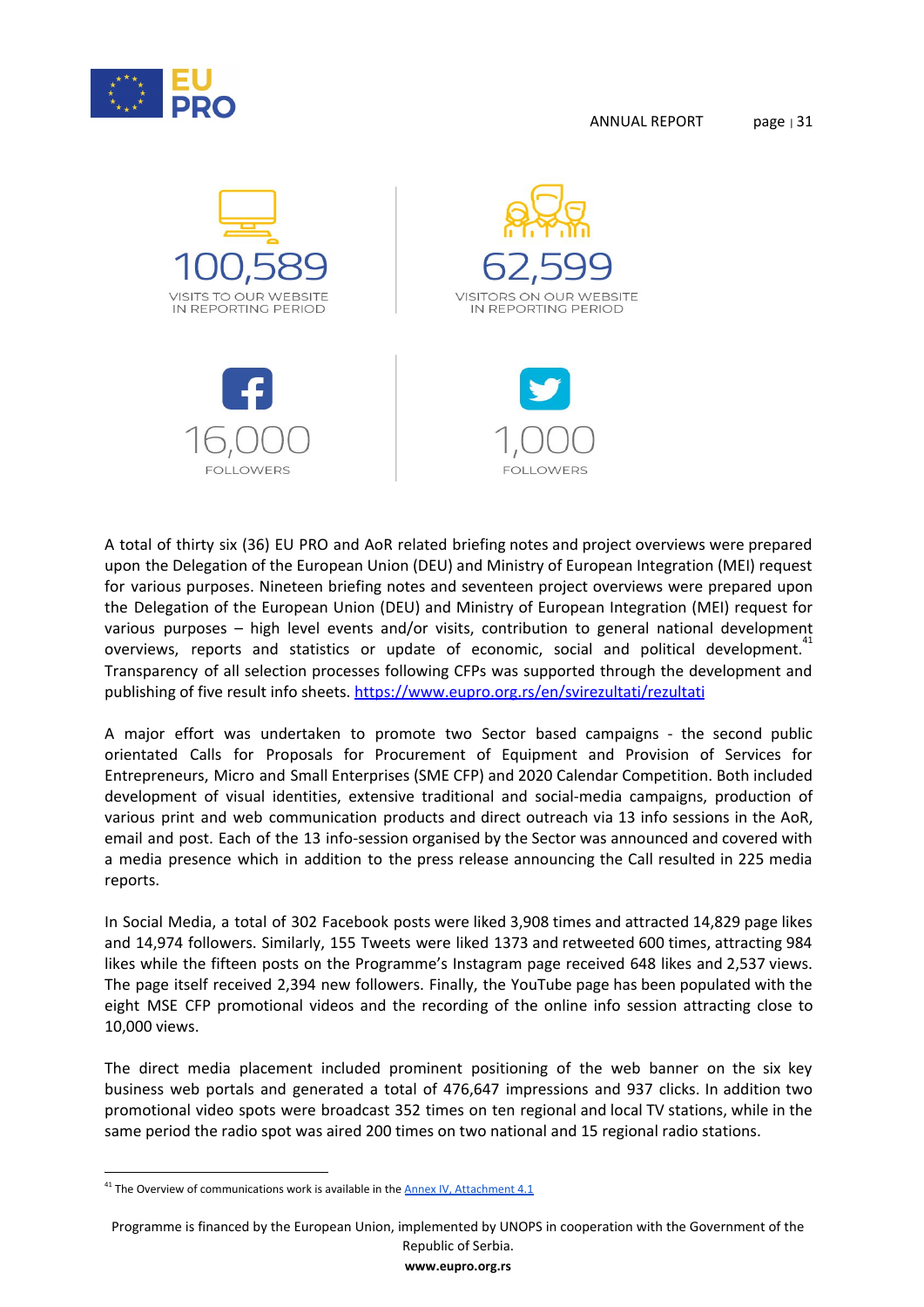

The Programme regularly produced and distributed various formats of promotional material reaching thousands of beneficiaries ensuring the consistency of brand application and in line with the set EU Communication Guidelines. In December 2019, the Programme produced seasons' greetings cards and VIP New Year`s package which will be distributed to 300 partners from the EU Delegation, the Government, LSGs, and other development stakeholders over the holiday season. The electronic version of the card will be sent to over 1,000 email addresses. On 31 December the second Programme survey on Citizens' attitude towards EU Integrations has been published and will be closed at the end of February 2020 or after a sample of 1,000 opinions has been collected.

# <span id="page-32-0"></span>**Work plan**

According to the EU PRO Work Plan<sup>42</sup> for the period from 1 January to 30 March 2020, the key milestones are:

**Result 1: Improved technological structure of SMEs and their ability to increase their market share Activity 1.1** Monitor and support finalization and administrative closure of grants under the First Call for Proposals for Procurement of Equipment and Provision of Services for Micro and Small-sized Enterprises; Finalise evaluation of the applications received under the Second Call for Proposals for Procurement of Equipment and Provision of Services for Micro and Small-sized Enterprises; Monitor and support implementation of the grants under the Second Call for Proposals for Procurement of

**Activity 1.2** Monitor and support implementation of the grants for Business Support Organizations

Equipment and Provision of Services for Micro and Small-sized Enterprises

**Result 2: Improved conditions for business operations through more efficient administrative service provision, better land management and specific small scale infrastructure investments**

**Activity 2.1.1** Monitor activities related to implementation of 19 Grant Support Agreements (GSA) for development of the GIS.

**Activity 2.1.2** Monitor activities related to implementation of 16 GSA for development of DRPs and ensure successful administrative closure of three completed

**Activity 2.1.3** Monitor activities related to implementation of 16 GSA for development of Technical Documentation for Economic Infrastructure and ensure successful administrative closure of all three completed

**Activity 2.2** Monitor activities related to implementation of four GSA for Economic Infrastructure and ensure successful administrative closure of five completed.

**Result 3: Better social cohesion and attractive living environment through improvement of small scale public infrastructure and social relations**

**Activity 3.1** Monitor activities related to implementation of 22 GSA for Local Infrastructure and ensure successful administrative closure of 15 completed; Prepare and advertise call for proposal for unutilized funds by the Programme, upon PSC approval

**Activity 3.2** Regular monitoring of 21 projects under the CFP for Fostering of Social Cohesion and the language learning project, ensured continued implementation and completion in line with the contractual obligations

Programme is financed by the European Union, implemented by UNOPS in cooperation with the Government of the Republic of Serbia.

<sup>&</sup>lt;sup>42</sup> The 2020 Q1 Work Plan is available in the Annex V, Attachment 5.2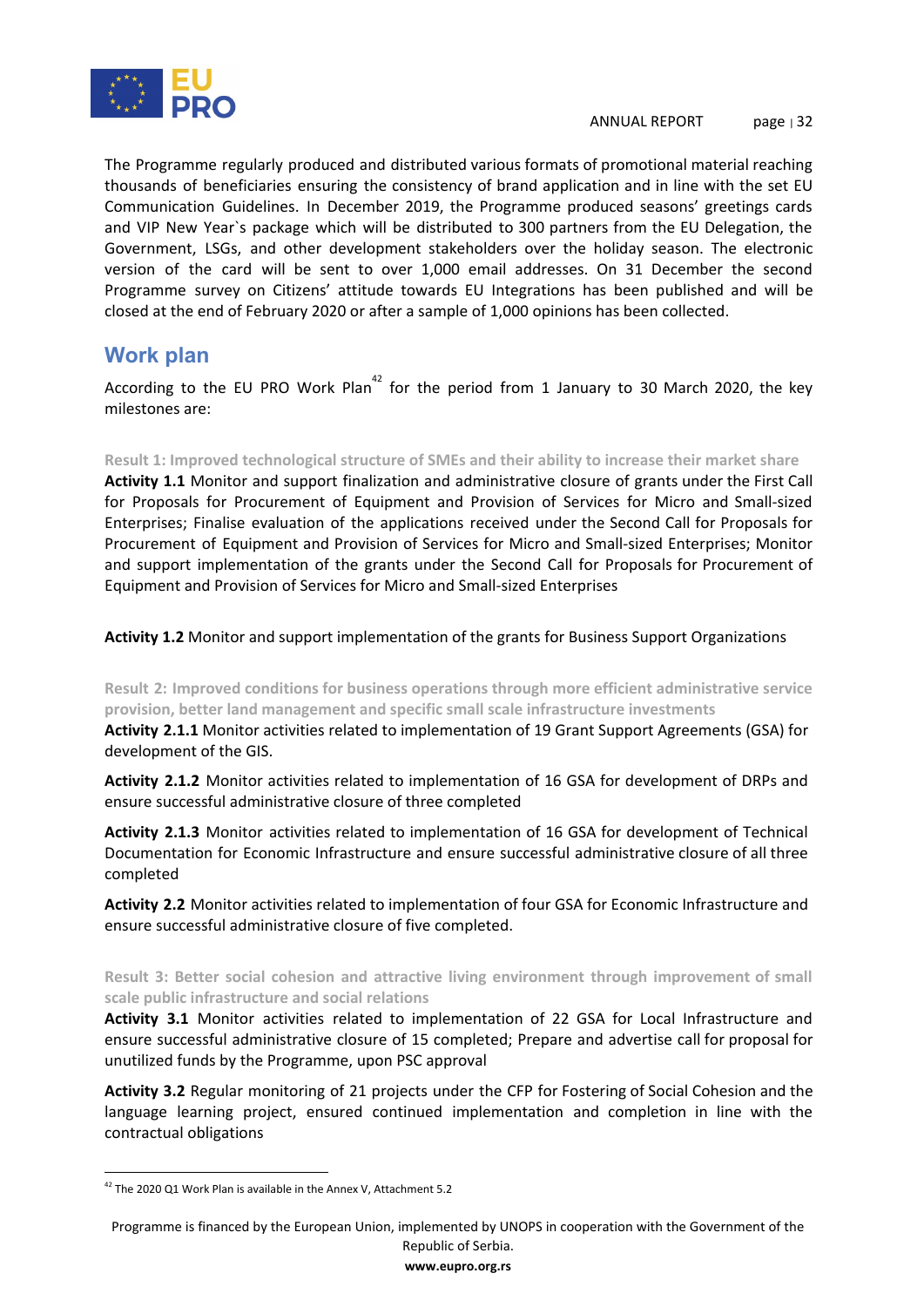

# **LFM – progress against indicators**

#### **Legend**

| Activity completed, outputs delivered in accordance with the set targets |
|--------------------------------------------------------------------------|
| Activity progressing in accordance with the plan                         |
| Activity progresses with manageable delay                                |
| Activity is critical                                                     |

| <b>Overall Objective</b>                                                                                                                |                                                                                                                                                                                                                             |  |  |  |
|-----------------------------------------------------------------------------------------------------------------------------------------|-----------------------------------------------------------------------------------------------------------------------------------------------------------------------------------------------------------------------------|--|--|--|
| To contribute to more balanced socio - economic development in Serbia                                                                   |                                                                                                                                                                                                                             |  |  |  |
| <b>Global Competitiveness Index</b><br>Report rank 60 until the end of<br>the Programme                                                 | Serbia ranks at the 72 <sup>nd</sup> place in the Global Competitiveness<br>Report 2019, registering drop by seven places in comparison to<br>$65th$ position in 2018. However, the country made progress by                |  |  |  |
|                                                                                                                                         | eight indicators and kept the same index, thus the drop is<br>attributed to the larger number of assessed countries.                                                                                                        |  |  |  |
| Overall contribution of SMEs to<br>export increased by 3% by the<br>end of the Programme                                                | Statistical Office of the Republic of Serbia registered external<br>trade of goods in the value of 19,629.8 Million USD in 2019.<br>Compared to 2017 baseline of 16,997 Million USD, total increase<br>in export is 15.49%. |  |  |  |
|                                                                                                                                         | In addition, value of export of the supported MSEs increased by<br>25.7% from 4.16 million Euros in 2018 to 5.24 million Euros in<br>2019.                                                                                  |  |  |  |
| <b>Project Purpose</b>                                                                                                                  |                                                                                                                                                                                                                             |  |  |  |
|                                                                                                                                         | To enhance competitiveness and social cohesion of the less developed areas by increasing                                                                                                                                    |  |  |  |
|                                                                                                                                         | productivity of SMEs and developing/improving business enabling and social infrastructure                                                                                                                                   |  |  |  |
| At least 95% of SMEs<br>supported through the<br>Programme increase gross<br>value added/employed ratio<br>as a result of the Programme | Programme support to SMEs is initiated in the first quarter of<br>2019. Data will be available with 2019 financial reports of the<br>SMEs due by the end of March 2020.                                                     |  |  |  |
| assistance                                                                                                                              |                                                                                                                                                                                                                             |  |  |  |
| 1000 newly employed as a<br>direct/indirect result of the<br>Programme assistance                                                       | As a result of assistance to SMEs, 227 new jobs (out of which 108<br>or 47.6% are women) have been created in 93 beneficiary<br>enterprises.                                                                                |  |  |  |
|                                                                                                                                         | In addition, the Programme indirectly contributed to creation of<br>at least 200 more jobs thus far as a result of the economic<br>infrastructure projects. The Programme estimates that, once all                          |  |  |  |
|                                                                                                                                         | nine economic infrastructure projects are finalised, at least 1,700<br>new jobs will be created.                                                                                                                            |  |  |  |
| <b>RESULT 1</b>                                                                                                                         |                                                                                                                                                                                                                             |  |  |  |
|                                                                                                                                         | Improved technological structure of SMEs and their ability to increase their market share                                                                                                                                   |  |  |  |
| Activity 1.1 Up to 150 SMEs                                                                                                             | One hundred six grants have been awarded as a result of the first                                                                                                                                                           |  |  |  |
| supported through Programme<br>activities                                                                                               | Call for MSEs, out of which 12 discontinued implementation. The                                                                                                                                                             |  |  |  |

Programme is financed by the European Union, implemented by UNOPS in cooperation with the Government of the Republic of Serbia.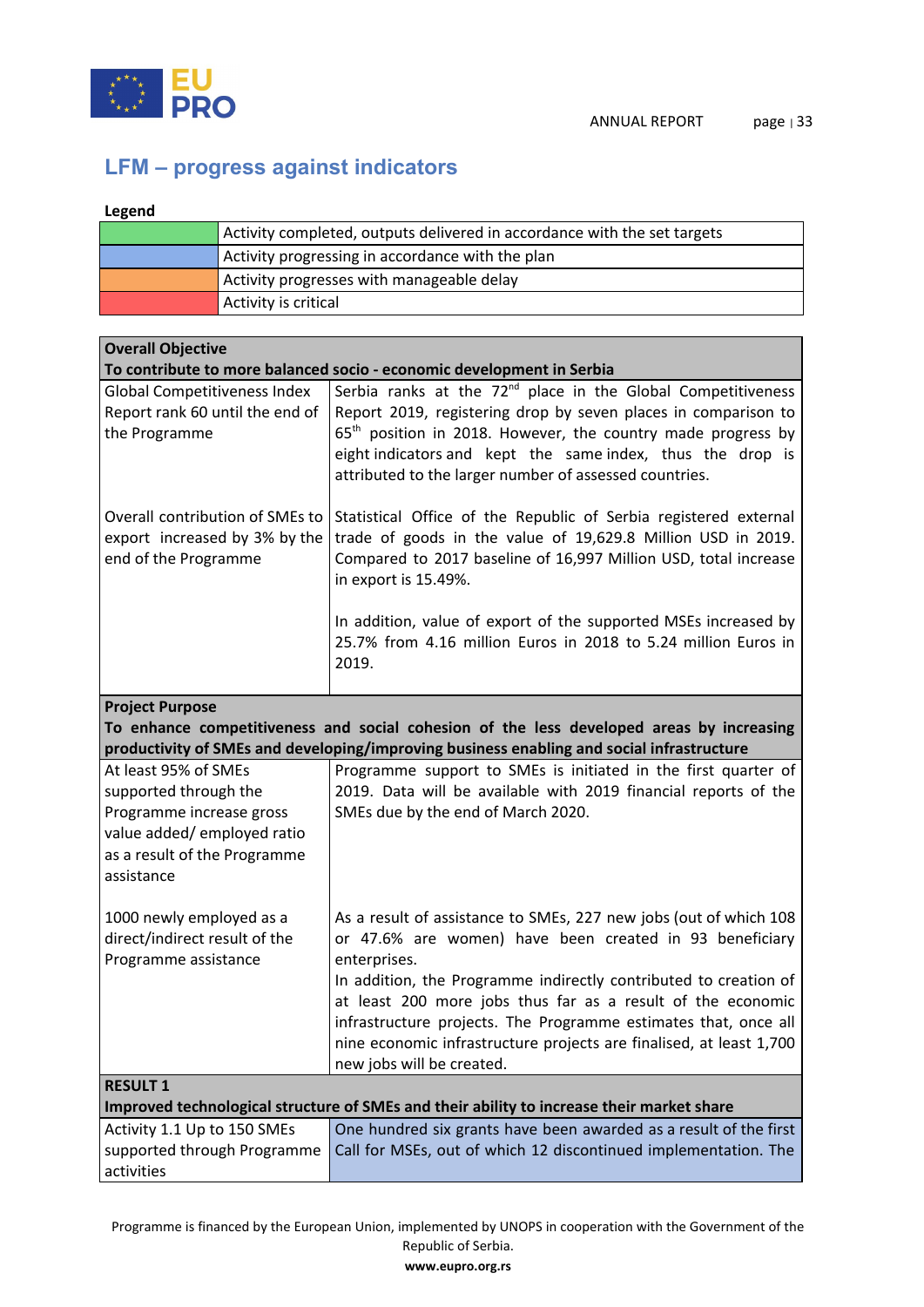

|                                                                                                                                                                                    | remaining 94 projects are under implementation, out of which 19<br>have completed activities in 2019.                                                                                                                         |  |  |  |
|------------------------------------------------------------------------------------------------------------------------------------------------------------------------------------|-------------------------------------------------------------------------------------------------------------------------------------------------------------------------------------------------------------------------------|--|--|--|
|                                                                                                                                                                                    | Additionally, in response to the second Call for MSEs, 551<br>applications are received, and at least 100 are expected to be<br>proposed for funding upon conclusion of evaluation expected in<br>the second quarter of 2020. |  |  |  |
| Activity 1.2 Up to 20<br>BSOs/NGOs supported through<br>Programme activities                                                                                                       | Twenty projects submitted by business support organisations are<br>being implemented.                                                                                                                                         |  |  |  |
| <b>RESULT 2</b>                                                                                                                                                                    |                                                                                                                                                                                                                               |  |  |  |
| Improved conditions for business operations through more efficient administrative service<br>provision, better land management and specific small scale infrastructure investments |                                                                                                                                                                                                                               |  |  |  |
| Activity 2.1.1 Up to 20 LSGs<br>supported in order to digitalise<br>and update geo-spatial data<br>during Programme<br>implementation                                              | Nineteen grant support agreement are being implemented in 34<br>beneficiary local governments with the aim of digitalising and<br>updating of geo-spatial data.                                                               |  |  |  |
| Activity 2.1.2 Up to 50 LSGs<br>supported in development of<br><b>DRPs during Programme</b><br>implementation                                                                      | Nineteen grant support agreements for development of detailed<br>regulation plans are being implemented by 19 beneficiary local<br>governments. During the reporting period, three projects are<br>finalised.                 |  |  |  |
| Activity 2.1.3 Technical<br>documentation developed for<br>up to ten infrastructure<br>projects related to economic<br>development                                                 | Twelve grant support agreements for development of technical<br>documentation are being implemented. During the reporting<br>period, three projects are finalised.                                                            |  |  |  |
| Activity 2.2 Up to six public<br>infrastructure projects with<br>economic impact implemented<br>until the end of the<br>Programme                                                  | Nine grant support agreements for implementation of economic<br>infrastructure projects are being implemented. During the<br>reporting period five are finalised.                                                             |  |  |  |
| <b>RESULT 3</b>                                                                                                                                                                    |                                                                                                                                                                                                                               |  |  |  |
|                                                                                                                                                                                    | Better social cohesion and attractive living environment through improvement of small scale                                                                                                                                   |  |  |  |
| public infrastructure and social relations                                                                                                                                         |                                                                                                                                                                                                                               |  |  |  |
| Activity 3.1 Up to 35 public                                                                                                                                                       | Thirty-seven grant support agreements have been awarded for                                                                                                                                                                   |  |  |  |
| infrastructure projects<br>contributing to improved living                                                                                                                         | implementation of local infrastructure projects. In 2019 ten out of<br>the 37 projects have been finalised.                                                                                                                   |  |  |  |
| conditions implemented until                                                                                                                                                       |                                                                                                                                                                                                                               |  |  |  |
| the end of the Programme                                                                                                                                                           |                                                                                                                                                                                                                               |  |  |  |
| Activity 3.2 Up to 34 projects                                                                                                                                                     | Twenty-two projects for fostering social cohesion in multi-ethnic                                                                                                                                                             |  |  |  |
| contributing to social inclusion,                                                                                                                                                  | communities have been approved for funding, out of which 21                                                                                                                                                                   |  |  |  |
| inter-ethnic cooperation, and                                                                                                                                                      | grant support agreements have been awarded as one of the                                                                                                                                                                      |  |  |  |
| social cohesion implemented in                                                                                                                                                     | proposed beneficiaries failed to address clarification request.                                                                                                                                                               |  |  |  |
| multi-ethnic LSGs                                                                                                                                                                  | These projects are being implemented in 17 municipalities.                                                                                                                                                                    |  |  |  |
| implemented by the end of                                                                                                                                                          |                                                                                                                                                                                                                               |  |  |  |
| Programme                                                                                                                                                                          |                                                                                                                                                                                                                               |  |  |  |

Programme is financed by the European Union, implemented by UNOPS in cooperation with the Government of the Republic of Serbia.